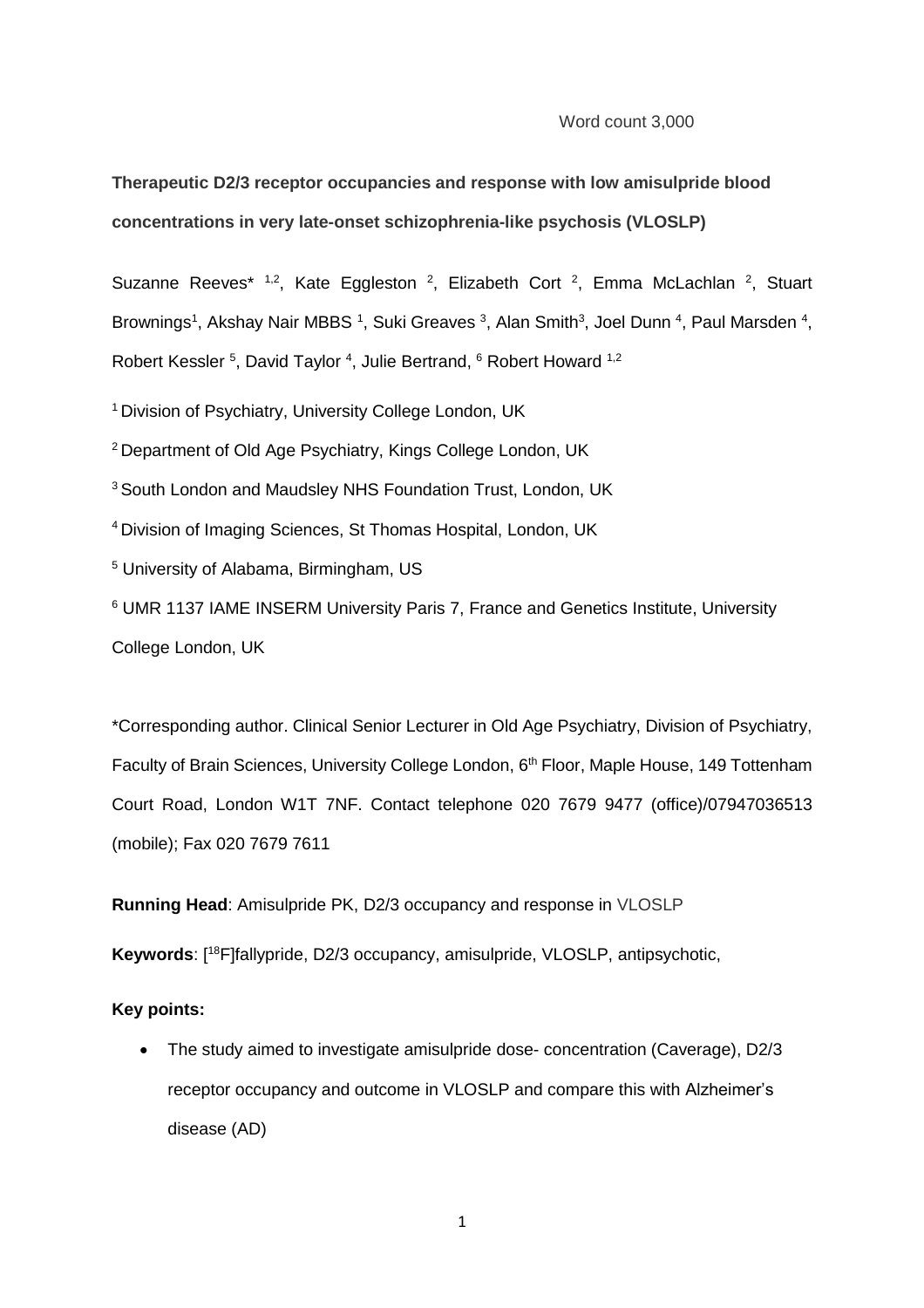- Clinically relevant responses were observed at 50-100mg/day, Caverage 41- 129ng/ml), with mild EPS emerging at 96ng/ml (In AD, severe EPS emerged at 60ng/ml)
- Caudate occupancy was 44-59% in 3 patients imaged at Caverage 41-70ng/ml) (In AD, caudate occupancy 58-74% the same Caverage range)
- Further investigation of age and diagnosis-specific threshold sensitivities for EPS is warranted and therapeutic drug monitoring studies are a potentially feasible future approach

## **Acknowledgements**

The project and salary of SR was funded by the National Institute for Health Research (NIHR) (PCDKBRA) during the course of the study. RH is also supported by the NIHR University College London Hospital Biomedical Research Centre (UCLH BRC). We would like to acknowledge participants, carers and clinical teams in Mental Health for Older Adult services in the South London and Maudsley (SLaM) NHS Foundation Trust who made this possible; the research team; the central research network who facilitated recruitment; radiographers and radiochemists at St Thomas' Hospital PET Centre (KCL); the London Pharmacometric Interest Group (UCL); and Hiroyuki Uchida, for generously sharing his ideas on antipsychotic drug sensitivity in later life. Demographic and pharmacokinetic data obtained in 20 elderly healthy volunteers were provided by SANOFI-AVENTIS R&D, from the report entitled "Amisulpride: study of pharmacokinetics and safety following a single oral administration (50 mg tablets) in the elderly" (SYNTHELABO report n° 95-00596-EN-00). These data were supplied by SANOFI-AVENTIS R&D in the interest of supporting medical research in very elderly patients. Sanofi does not support any use of the medicine outside the locally approved labeling.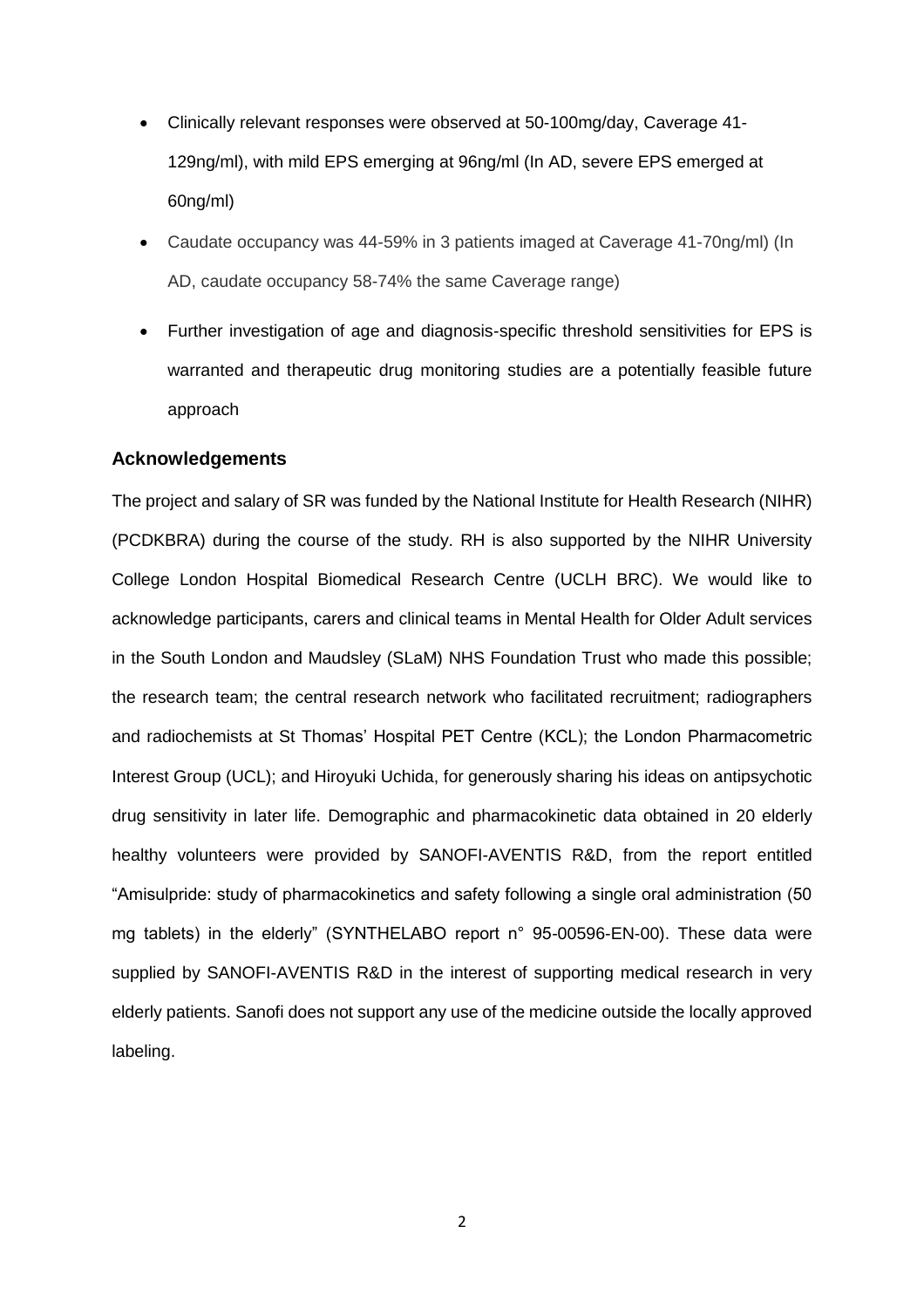#### **Abstract**

**Objective:** Antipsychotic drug sensitivity in very late-onset schizophrenia-like psychosis (VLOSLP) is well documented, but poorly understood. This study aimed to investigate blood drug concentration, D2/3 receptor occupancy, and outcome in VLOSLP during open amisulpride prescribing, and compare this with Alzheimer's disease (AD).

**Methods:** Blood drug concentration, symptoms (suspiciousness, unusual thought content, hallucinations) and extrapyramidal side-effects (EPS), were serially assessed during dose titration. [ <sup>18</sup>F]fallypride imaging was used to estimate D2/3 receptor occupancy. Average steady state drug concentration (Caverage) was estimated by incorporating pharmacokinetic (PK) data into an existing population PK model (25 AD participants, 20 healthy older people). **Results:** Eight patients (original target 20) were recruited (6 women;  $76 \pm 6$  years), 6 of whom complied with treatment: blood samples were obtained from 5; and paired imaging data from 3 participants. Mean+-SD reduction in symptoms was 74 ± 12% (Caverage 92.5+-39.4ng/ml). Mild EPS (Simpson Angus Scale, SAS, score of 4), which did not lead to treatment withdrawal, emerged at Caverage 96ng/ml (in AD, severe EPS, SAS score of 15, emerged at 60ng/ml). In 3 participants, imaged at an optimal dose of 50mg/day (Caverage 41-70ng/ml), caudate occupancy was 44-59% (compared to 58-74% in AD).

**Conclusions:** Despite small sample size, our findings are highly relevant and suggest that, similar to AD, 50mg/day amisulpride is associated with clinically relevant responses and occupancies >40% in VLOSLP. Although the two groups overlap in terms of minimum clinically effective dose, the AD group were more susceptible to emergent EPS. It is unclear, due to small sample size, whether these differences are accounted for by a steeper concentrationoccupancy curve in AD. Therapeutic drug monitoring studies of amisulpride offer a potentially feasible approach to future investigation of age and disease-specific threshold sensitivities for EPS. Alongside this, research should focus on understanding and addressing barriers to service engagement in VLOSLP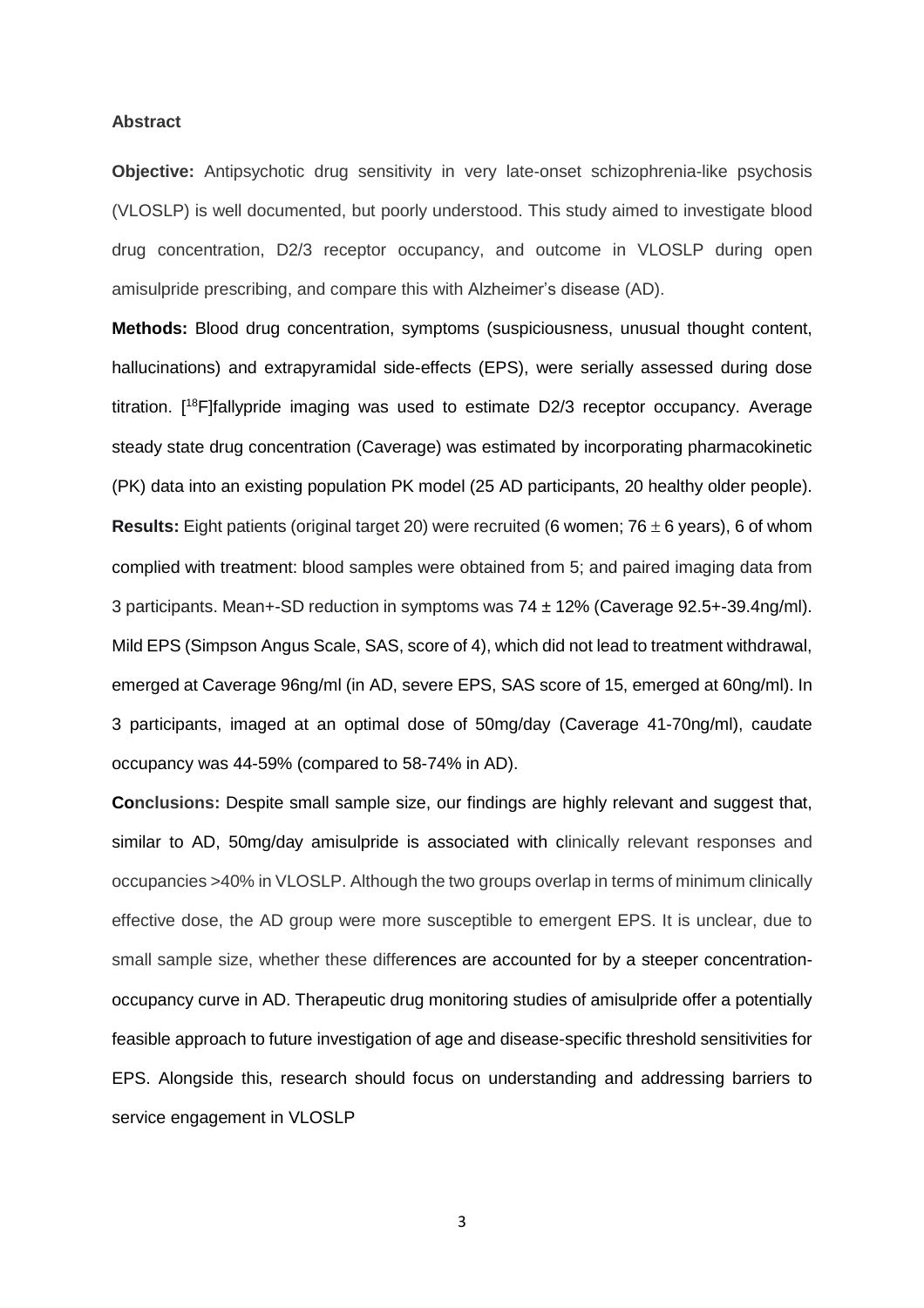### **Introduction**

Older people with very late- (>60 years) onset schizophrenia-like psychosis (VLOSLP) (Howard et al., 2000), are amongst the most challenging mental health patient groups to engage and treat (Sin Fai Lam et al., 2016). Typically presenting with systematised persecutory beliefs, they generally lack insight into their illness or the potential benefits of treatment (Howard et al., 1994) and are unwilling to engage with older adult mental health teams (Sin Fai Lam et al., 2016). In those who initially accept antipsychotic drug treatment, heightened susceptibility to extrapyramidal side effects (Howard et al., 2000; Uchida et al., 2008) only increases the likelihood of non-compliance and subsequent disengagement from treatment and follow-up (Reeves et al., 2002; Hudson et al., 2004).

The mechanisms underlying antipsychotic drug sensitivity in VLOSLP are poorly understood, as research in older people with schizophrenia rarely distinguishes between patients on the basis of age of illness onset (Jeste and Maglione, 2013; Uchida et al., 2008), and the focus of research is increasingly directed towards those with dementia, who are at greatest risk of antipsychotic related morbidity and mortality (Jennum et al., 2015; Jeste et al., 2008; Maust et al., 2015; Howard et al., 2016). Age-related changes in pharmacokinetics (PK), which reduce drug clearance, contribute to side effects by increasing blood drug concentration for a given dose (Feng et al., 2008; Uchida et al., 2009b). However this effect is not consistent across all antipsychotics (Bigos et al., 2008) and fails to account for the heightened sensitivity of people with dementia and VLOSLP to EPS (Howard et al., 2000) compared to people with an earlier onset of schizophrenia.

Since the therapeutic window of striatal dopamine D2/3 receptor occupancy was first described for antipsychotic drugs (Farde et al., 1992; Kapur et al., 1995), positron emission tomography (PET) has been used to guide safe and effective prescribing in young people (Uchida et al., 2011; Sparshatt et al., 2009; Lako et al., 2013). In contrast, there is a relative paucity of imaging data in older clinical populations. Occupancy studies carried out in older patients with schizophrenia prescribed risperidone and/or olanzapine, have consistently reported EPS at lower than anticipated threshold occupancies (Uchida et al., 2009a; Graff-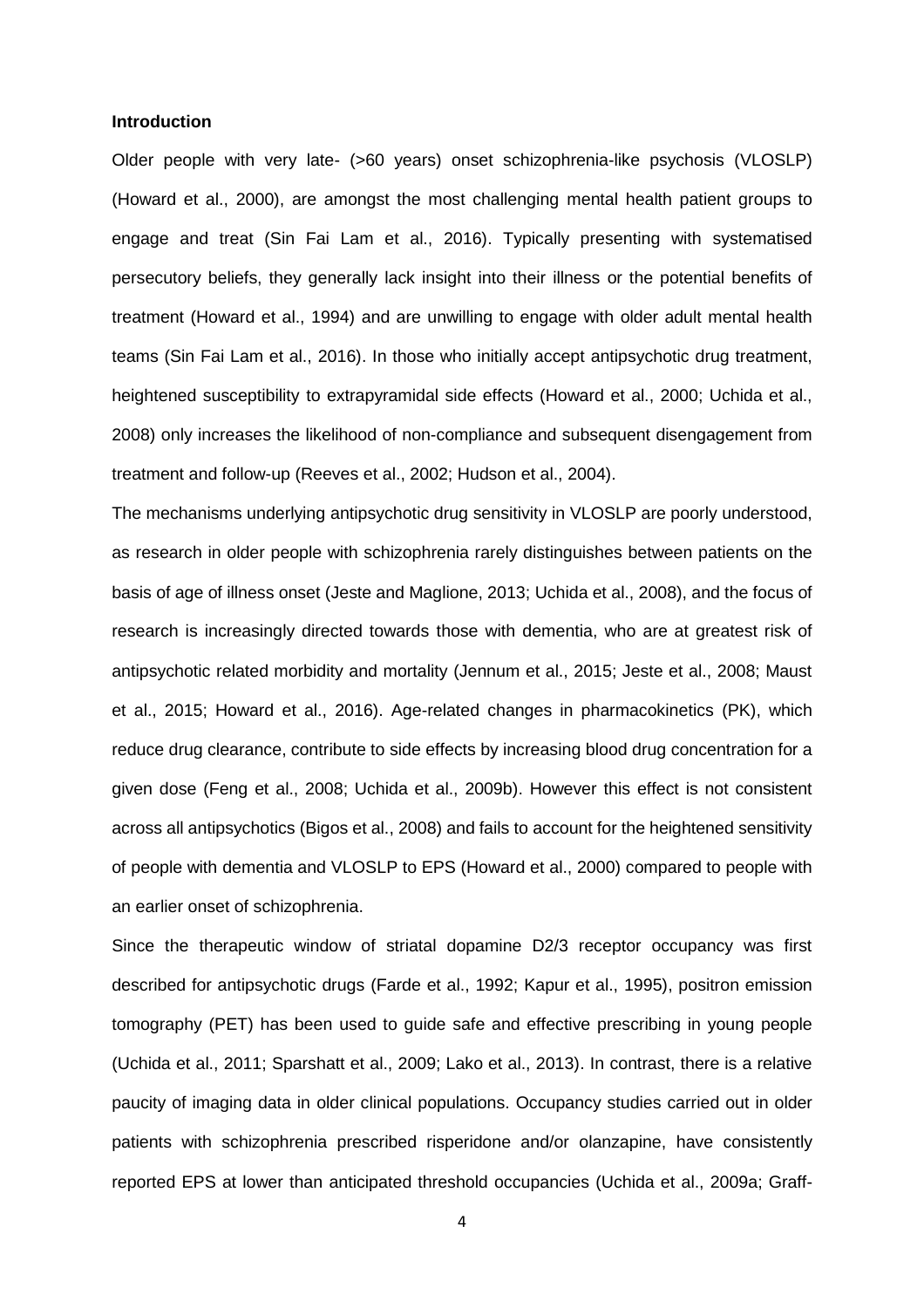Guerrero et al., 2015; Uchida et al., 2014). These data suggest that age-related pharmacodynamic changes, which increase functional outcomes for a given D2/3 receptor occupancy, contribute to antipsychotic drug sensitivity.

We have recently used an adapted [<sup>18</sup>F]fallypride imaging protocol (Clark-Papasavas et al., 2014; Dunn et al., 2013) to investigate the relationship between dose, blood drug concentration and central D2/3 receptor occupancy in older patients with Alzheimer's disease (AD) and VLOSLP who were prescribed amisulpride off label to treat psychosis symptoms, as part of an open treatment study. Amisulpride dose-concentration (Reeves et al., 2016), and concentration-occupancy profiles across a 25-75mg/day dose range have been previously described in the AD group (Reeves et al., 2017). Low amisulpride blood concentrations (9- 109ng/ml), which in all but one individual were below the recommended optimal therapeutic range (100-319 ng/ml) (Hiemke et al., 2011; Sparshatt et al., 2009) for the treatment of positive symptoms in schizophrenia, were associated with high D2/3 receptor occupancies (43-84% in the caudate), symptomatic improvement and emergent EPS (Reeves et al., 2017).

Our findings suggest that increased occupancy for a given blood drug concentration plays a key role in antipsychotic drug sensitivity in older people with AD, and implicate the blood brain barrier, which controls central drug access. However, the relative importance of the contribution of age and AD-specific changes to increased D2/3 receptor occupancy is unclear. The current study involves the analysis of data from VLOSLP participants in the study, and aims to explore amisulpride dose-concentration-occupancy relationships and compare this with the situation in AD.

### **Methods**

### **Sample**

Patients with VLOSLP were recruited from the South London and Maudsley NHS Foundation Trust immediately prior to commencing amisulpride treatment. Participants were included on the basis of meeting diagnostic criteria for VLOSLP (Howard et al., 2000), and having no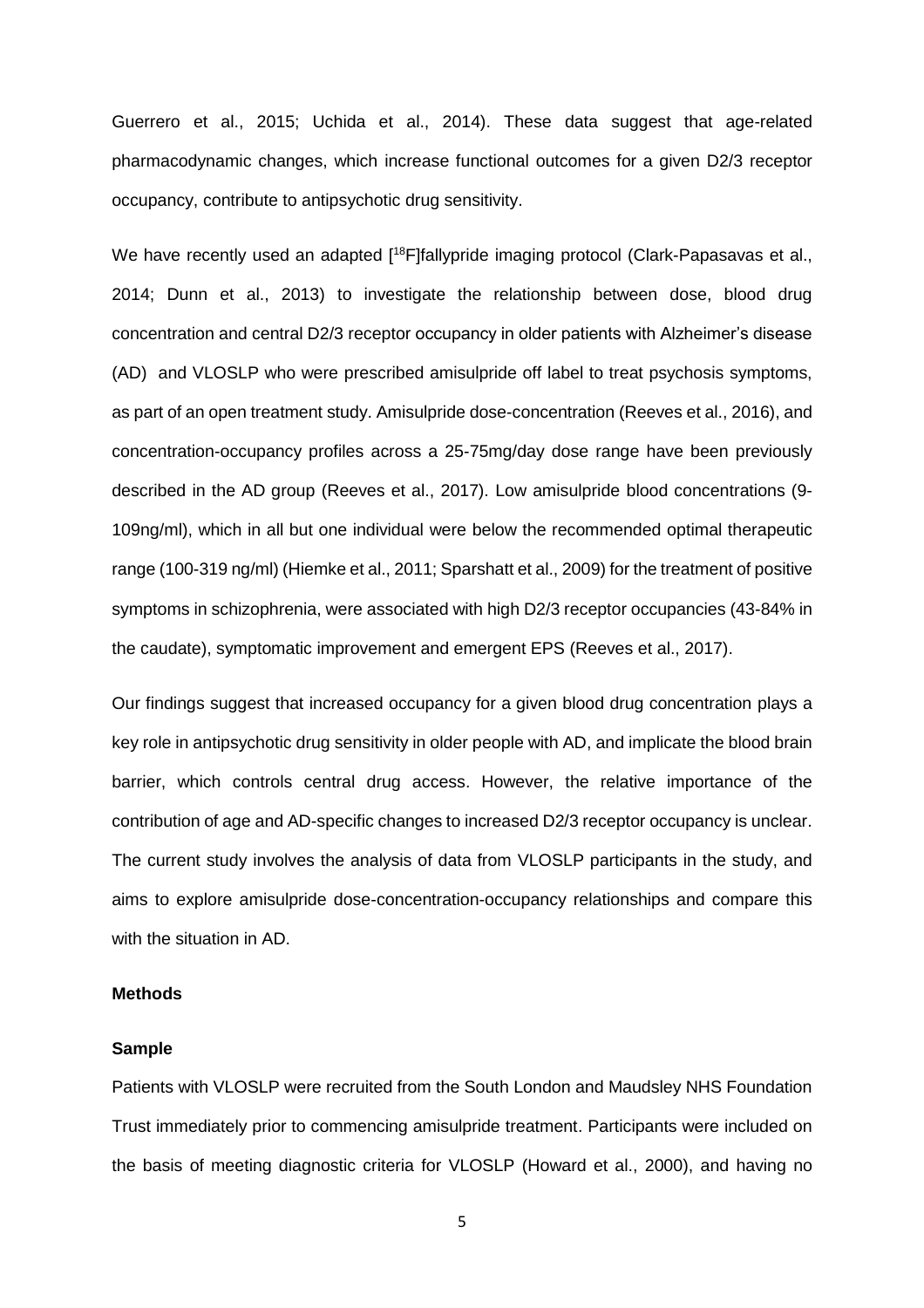previous history of psychotic illness (prior to 60 years), traumatic brain injury, epilepsy, significant cardiorespiratory disease, needle phobia, any contraindication to amisulpride, or features suggestive of dementia. Patients were excluded if antipsychotic medication had been prescribed in the past 2 weeks (6 weeks if prescribed depot medication), or if unable to give informed consent. The study was approved by Berkshire Research Ethics Committee (REC reference 11/SC/0486).

### **Additional data sources**

In order to estimate average steady state concentration of amisulpride across the 24 hour dosage interval, PK data from patients with VLOSLP were combined with PK data from:

- (i) AD participants from the open study, which included 41 blood samples taken from 25 participants during steady state amisulpride treatment with 25-75mg/day (8 (32%) men; 82 +-6.6 years) (Reeves et al., 2016).
- (ii) A richly sampled phase I study carried out in healthy older people, each sampled 14 times over 72 hours following a single oral 50mg amisulpride dose (10 (50%) men; age =  $68.7 \pm 4.1$  years) (Hamon-Vilcot et al., 1998). Venous blood samples (n=280) were obtained from 20 healthy older participants. Amisulpride (racemate) concentrations were determined using a validated HPLC (high performance liquid chromatography) method (detection limit 0.5 ng/ml).

#### **Baseline and Follow up Assessments**

Clinical assessments were carried out at baseline and every  $14 \pm 7$  days during dose titration, and included i) Psychotic symptoms were rated using the summed total score of 3 items from the Brief Psychiatric Rating Scale (BPRS) which are most relevant for very late-onset SLP: unusual thought content, suspiciousness, and hallucinations (Overall, 1988). Each item is scored on a 7 point scale, where 1 indicates 'symptom not present' and 7 'extremely severe' (ii) EPS were indexed as present or absence by scores of 3 or more on the clinician-rated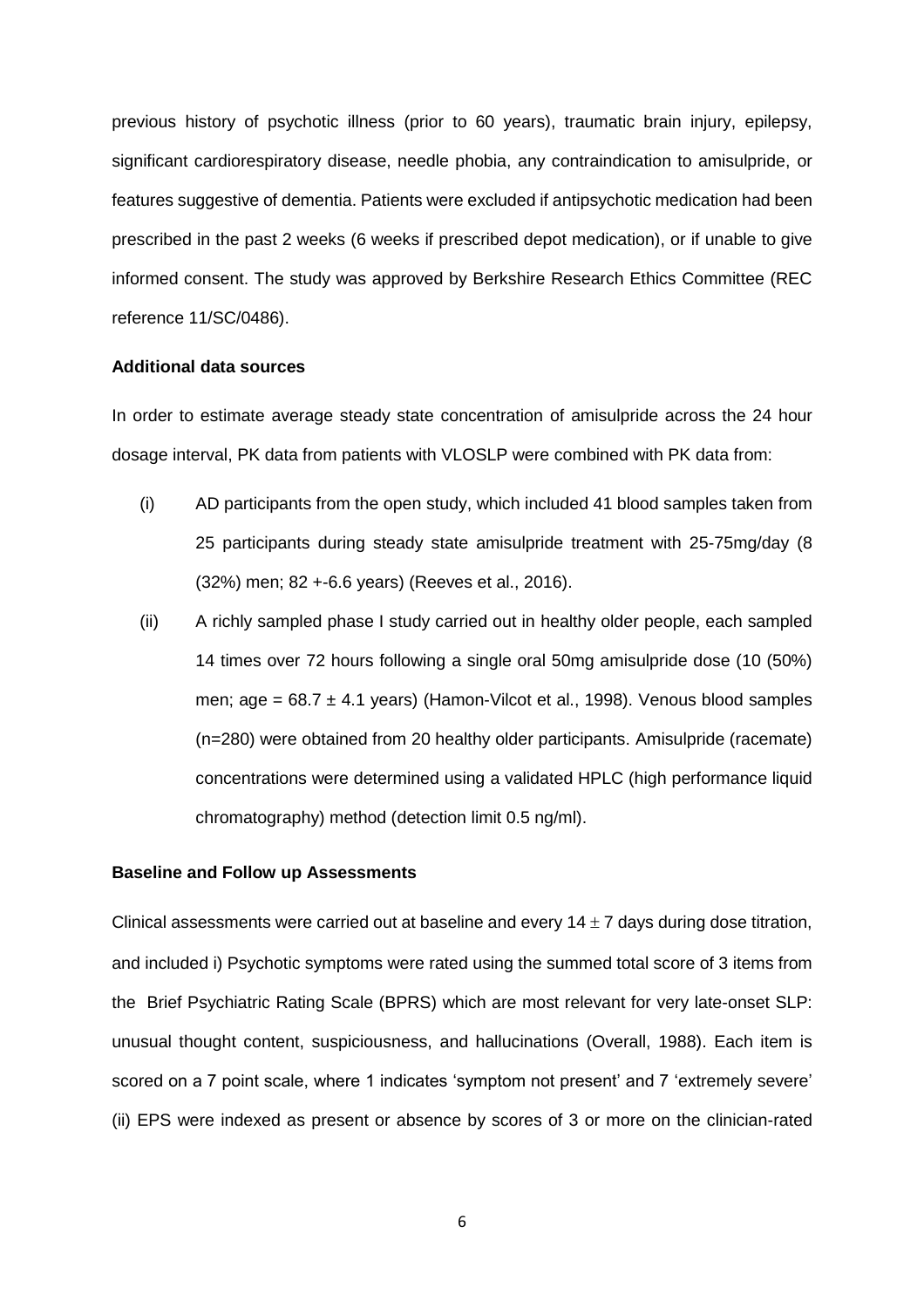Simpson-Angus Scale (SAS) (3-5=mild; 6 or more =severe) (Simpson and Angus, 1970) and/or 2 or more on the Barnes Akathisia scale (Barnes, 1989).

## **Amisulpride dose titration and blood sampling**

Patients commenced amisulpride treatment at 50mg/day and were followed up every 14+-7 days, until an optimum dose was achieved (defined as >25% reduction in BPRS summed 3 item total scores). Compliance with medication (pill counts, discussion with a carer), concomitant medication and clinical outcome (symptom ratings, side effects) were recorded at each visit. Amisulpride venous blood concentration was measured prior to each dose increase, with the timing of blood samples coinciding with follow-up assessments and/or imaging. Blood samples were analysed in a secure, CPA accredited laboratory (Clinical Toxicology Unit, Kings College Hospital). Amisulpride (racemate) blood concentrations were determined using validated LC-MS/MS (liquid chromatography with tandem mass spectrometry) method, with a detection limit of 9ng/ml. Prolactin concentration was measured using chemiluminescence immune assay (Siemens Advia Centaur XP assay), with a detection limit of 6.4 mIU/L (0.29 ng/ml).

### **PET Procedure**

Participants were scanned on a GE (GE Healthcare, Hatfield, UK) VCT Discovery PET-CT camera (FWHM 5mm), at St Thomas' Hospital PET Centre, using an interrupted [ <sup>18</sup>F]fallypride imaging protocol adapted specifically for use in older patients (Clark-Papasavas et al., 2014; Dunn et al., 2013). [<sup>18</sup>F]fallypride was administered via a single bolus intravenous injection of 250MBq. Each scan consisted of three 20-minute dynamic scans (3D mode, each preceded by low dose CT for attenuation correction) at baseline (0-20, 70-90, 220-240 minutes) and post-treatment (0-20, 40-60, 130-150 minutes); shorter post-treatment scan duration reflecting the fact that amisulpride occupancy of D2/3 receptors reduces the time required for [<sup>18</sup>F]fallypride to achieve a transient equilibrium (Kegeles et al., 2008; Vernaleken et al., 2011).  $[$ <sup>18</sup>F]fallypride binding potential BP<sub>ND</sub> (Innis et al., 2007) was quantified using a simplified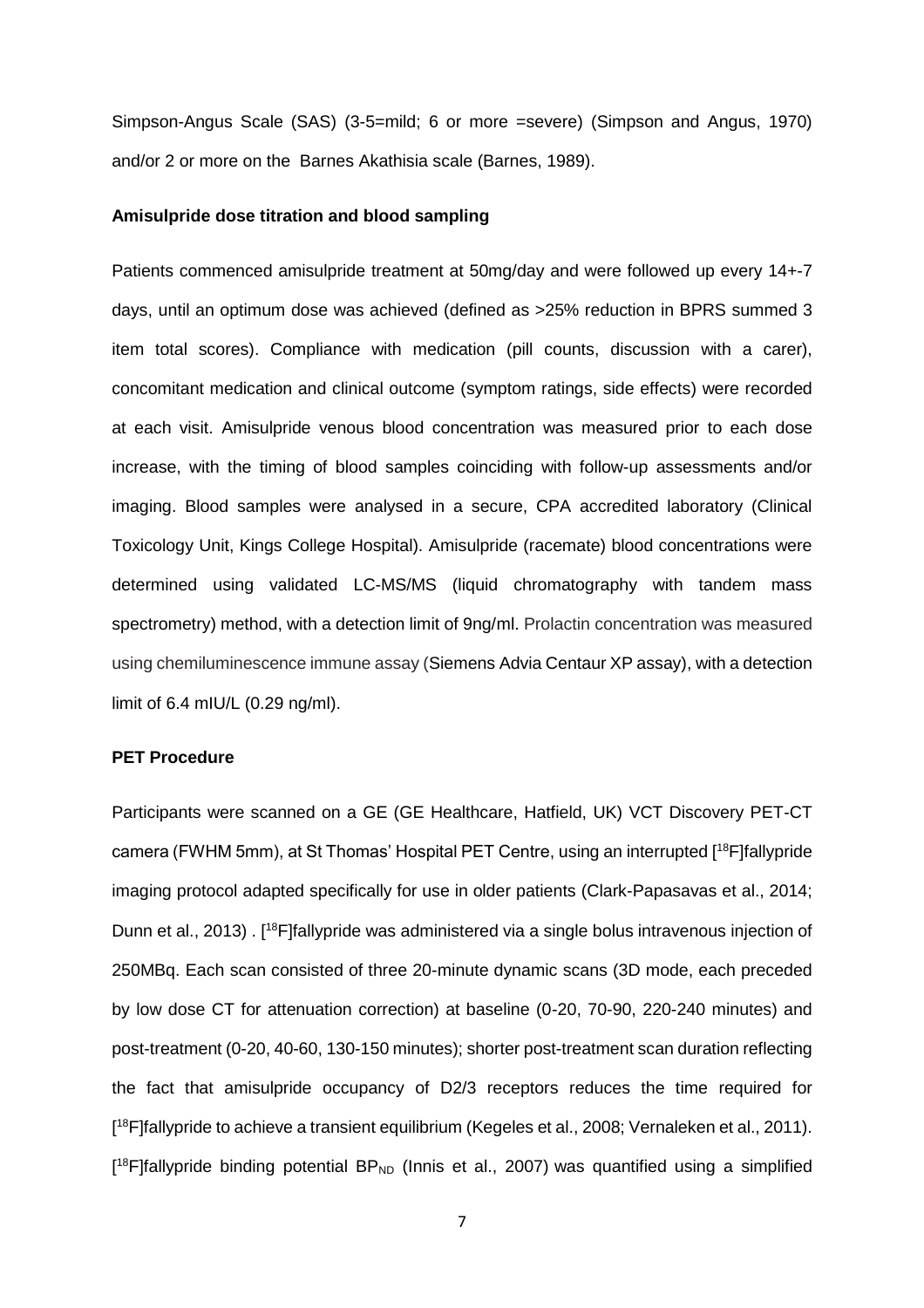reference tissue model with cerebellar reference region (Lammertsma and Hume, 1996). Preprocessing was performed using statistical parametric mapping version 8 (www.fil.ion.ucl.ac.uk/spm) and all other analyses using Matlab (www.mathworks.com). Nonattenuation corrected, 3 dimensional iteratively reconstructed PET scans (GE 'VuePoint') were used for frame-by-frame realignment. Transformations were applied to attenuation corrected, filtered back projected PET images which were used for quantification, and attenuation corrected-VuePoint PET images used for warping atlases. The cerebellum was defined using the Automated Anatomical Labeling atlas (Tzourio-Mazoyer et al., 2002) and regions of interest (caudate, putamen, thalamus) were defined using the Tziortzi atlas (Tziortzi et al., 2011). Atlases were warped to subject space via a [<sup>18</sup>F]fallypride template in standard space (Dunn et al., 2013). Percentage reduction in  $BP_{ND}$  between pre ( $BP_{PRE}$ ) and post ( $BP_{POST}$ ) treatment scans was used to estimate occupancy, as follows:  $[(BP_{PRE}-BP_{POST})/BP_{PRE}]$ <sup>\*</sup>100.

## **Statistical analysis**

Demographic and clinical data were described using SPSS (version 22.0). Values are shown as mean  $\pm$  SD. The original recruitment target was 20 patients, to allow direct comparison with AD patients and to control for age. Blood drug concentration is highly dependent on the timing of blood sampling and, to control for this, average steady state drug concentration across the dosage interval (Caverage) was estimated by incorporating PK data into a previously described, oral 2 compartment population PK model for amisulpride, developed from 25 AD and 20 healthy older participants (Reeves et al., 2016) (see additional data sources). The model described 5 parameters (i) an absorption constant (ka), (ii) a central compartment (V1), (iii) a peripheral compartment (V2), (iv) an inter-compartmental distribution constant (Q), (v) an elimination constant (CL), which includes renal and systemic clearance. Initial parameter estimates were based on previously described values (Reeves et al., 2016), and incorporated covariate effects (age and a scaling factor based on standard 70kg body weight) on CL.

The population approach uses nonlinear mixed effects (NLME) modelling to examine doseconcentration relationships, identify sources of variability and make predictions for a typical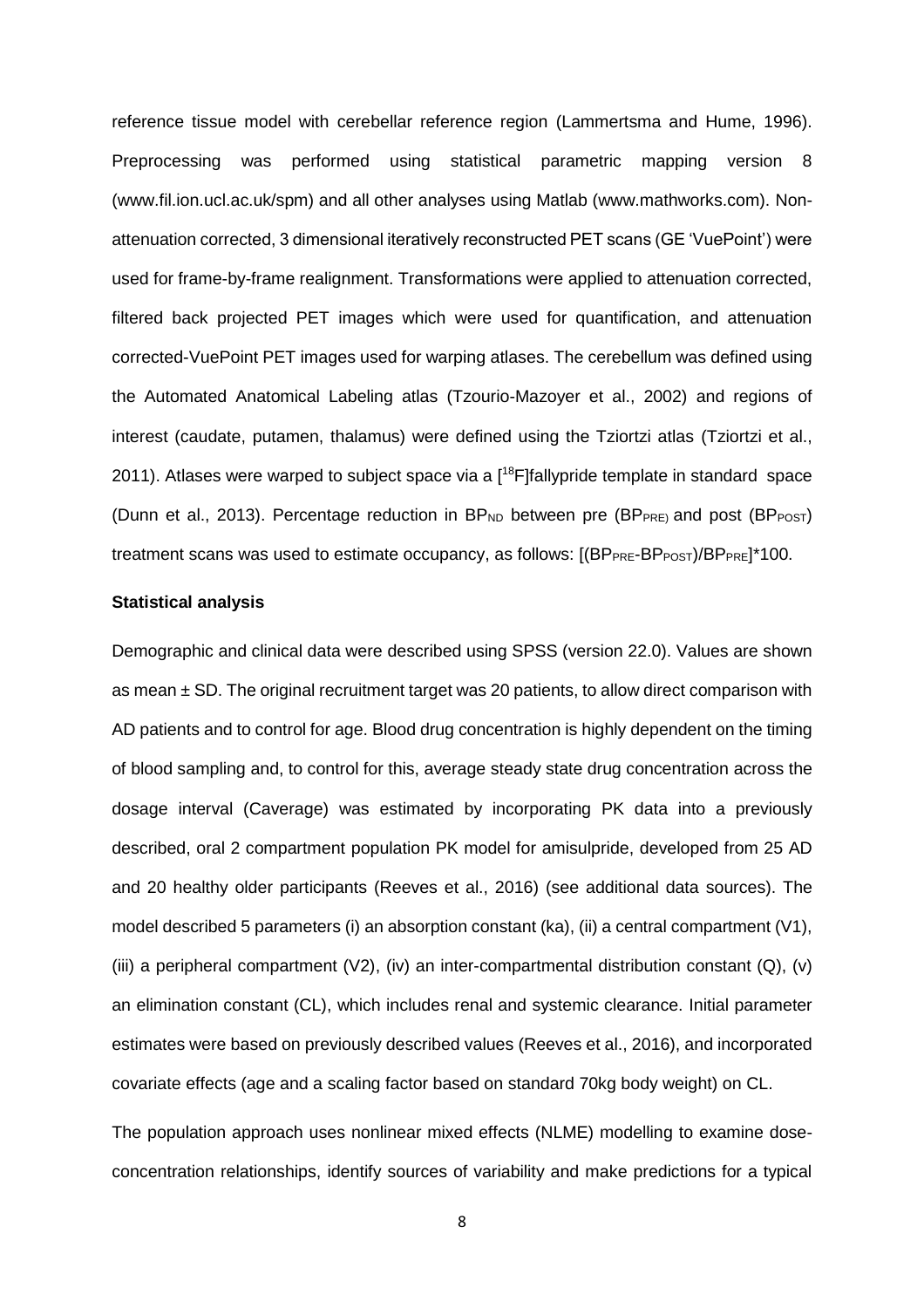person in the population of interest (Ette et al., 2004; Duffull et al., 2011). NLME modelling, implemented using Monolix software (version 4.33; [www.lixoft.eu\)](http://www.lixoft.eu/), simultaneously estimates fixed effects (value for the average subject in the sample), and random effects (inter-individual variability, IIV) variance for parameters describing dose-concentration relationships and residual errors variance (unexplained variability, reflecting system noise, dosage history errors and/or model misspecifications). IIV was estimated using an exponential model  $P_i = P_{TV} \times e^{np}$ where  $P_i$  is the parameter estimate for the ith individual, and  $P_{TV}$  is the typical value for the parameter at the population level. Random effects between ith individual and population parameter values (eta,  $\eta_{\text{\tiny P}}$ ), was assumed to be normally distributed (mean of 0, variance  $\omega_{\text{\tiny n}}^2$ ). As described previously (Reeves et al., 2016), residual error was modelled separately for healthy older people and participants in the clinical study, to account for inter-study differences; and was described using a proportional residual error model ( $y_{ij} = \hat{y}_{ij}$  (1+  $\epsilon_{ij}$ ), where  $y_{ij}$  and  $\hat{y}_{ij}$  represents the jth observed concentration of the ith subject and corresponding modelpredicted concentration; and  $\varepsilon_{ij}$  was assumed to be normally distributed (mean of 0, variance  $\sigma^2$ ). The model was evaluated using goodness-of-fit criteria, including diagnostic scatter plots, visual predictive checks, degree of shrinkage model precision, and likelihood ratio. Individual parameter estimates from the model included Caverage.

# **Results**

### **VLOSLP sample characteristics**

Eight patients (6 women; age 76  $\pm$  6 years) were recruited, 2 of whom were withdrawn due to lack of compliance with study procedures. Demographic and clinical data are presented in Table 1. In the 6 patients who complied with treatment, baseline BPRS 3 item total score was 18.3 +- 2.2 (6.5 +- 0.6 unusual thought content; 6.8 +- 0.4 suspiciousness; 5.0 +- 2.0 hallucinations). Following treatment with 50-100mg/day amisulpride, there was a 74  $\pm$  12 % reduction in BPRS 3 item total scores (76  $\pm$  15%, unusual thought content; 68%  $\pm$  20%, suspiciousness; and  $69\% \pm 34\%$ , hallucinations), with complete resolution of symptoms (BPRS score of 3) in 2 participants (Table 1). Mild EPS which did not lead to treatment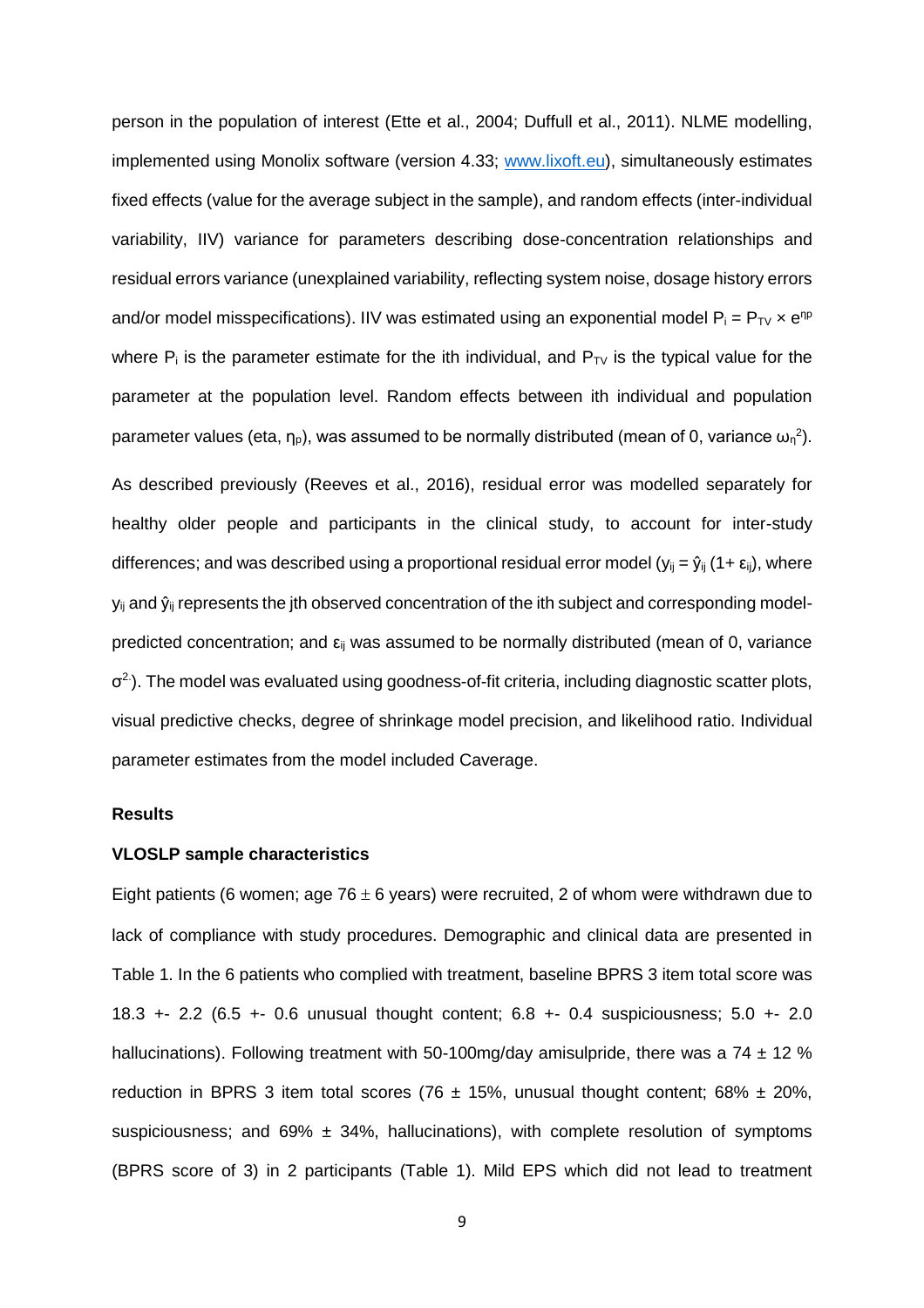discontinuation (SAS scores 3, and 4), emerged in 2 participants; and 1 patient developed hyponatraemia secondary to syndrome of inappropriate antidiuretic hormone secretion, (SIADH), which led to withdrawal from the study.

### **Pharmacokinetic, prolactin, imaging and clinical outcome data**

Mean +-SD amisulpride blood concentration (n=5) was 69.5+-34.9 ng/ml; and corresponding PRL concentration (5.6+-1.5 pre-treatment), was 95+-41ng/ml (15+-3 hours post dose) after 21-191 days of treatment *(PRL 88+-72ng/ml in AD)*. When PK data were incorporated into the existing PK model (Table 2), parameters estimates were consistent with those previously described (Reeves et al., 2016), and estimated Caverage was 92.5+-39.4 ng/ml (range 41.5- 129ng/ml). Mild EPS, (SAS score of 4), emerged at a lower threshold Caverage of 96ng/ml (75mg/day), and one participant developed akathisia (Barnes score of 3) at 129ng/ml. *In previously described AD participants, severe EPS (SAS scores of 11, 15 and 16) emerged at Caverage of 60, 61 and 62 ng/ml in 3 participants* (Reeves et al., 2017). Figure 1 shows Caverage, plotted against SAS scores for a) AD and b) VLOSLP groups, separated on the basis of mild (scores of 3-5) and severe (scores of 6 or above) EPS.

Technical issues meant that it was only possible to carry out 5 pre-treatment scans (mean+- SD binding potential, BP<sub>PRE</sub>: 16.31  $\pm$  1.32, caudate; 20.58  $\pm$  2.0, putamen;1.49  $\pm$  0.17, thalamus), and of 5 post-treatment scans were attempted, only 3 produced data of sufficient quality due to technical issues ( $n=1$ ) or tolerability ( $n=1$ ) (mean+-SD binding potential, BP $_{POST}$ : 7.59  $\pm$  1.56, caudate; 11.95  $\pm$  3.94, putamen; 0.72  $\pm$  0.25, thalamus). Caverage and corresponding caudate occupancy in 3 participants with paired imaging data, imaged at an optimum 50mg/day dose, was 41ng/ml (44%), 63ng/ml (51%) and 70ng/ml (59%). *In AD, caudate occupancy ranged from 58-74% across Caverage 41-70ng/ml*. Caverage, plotted against caudate occupancy is shown for VLOSLP and AD participants in Figure 2.

### **Discussion**

This study aimed to characterise amisulpride dose-PK-occupancy relationships in VLOSLP, using an adapted imaging protocol. Carrying out imaging studies in older people is highly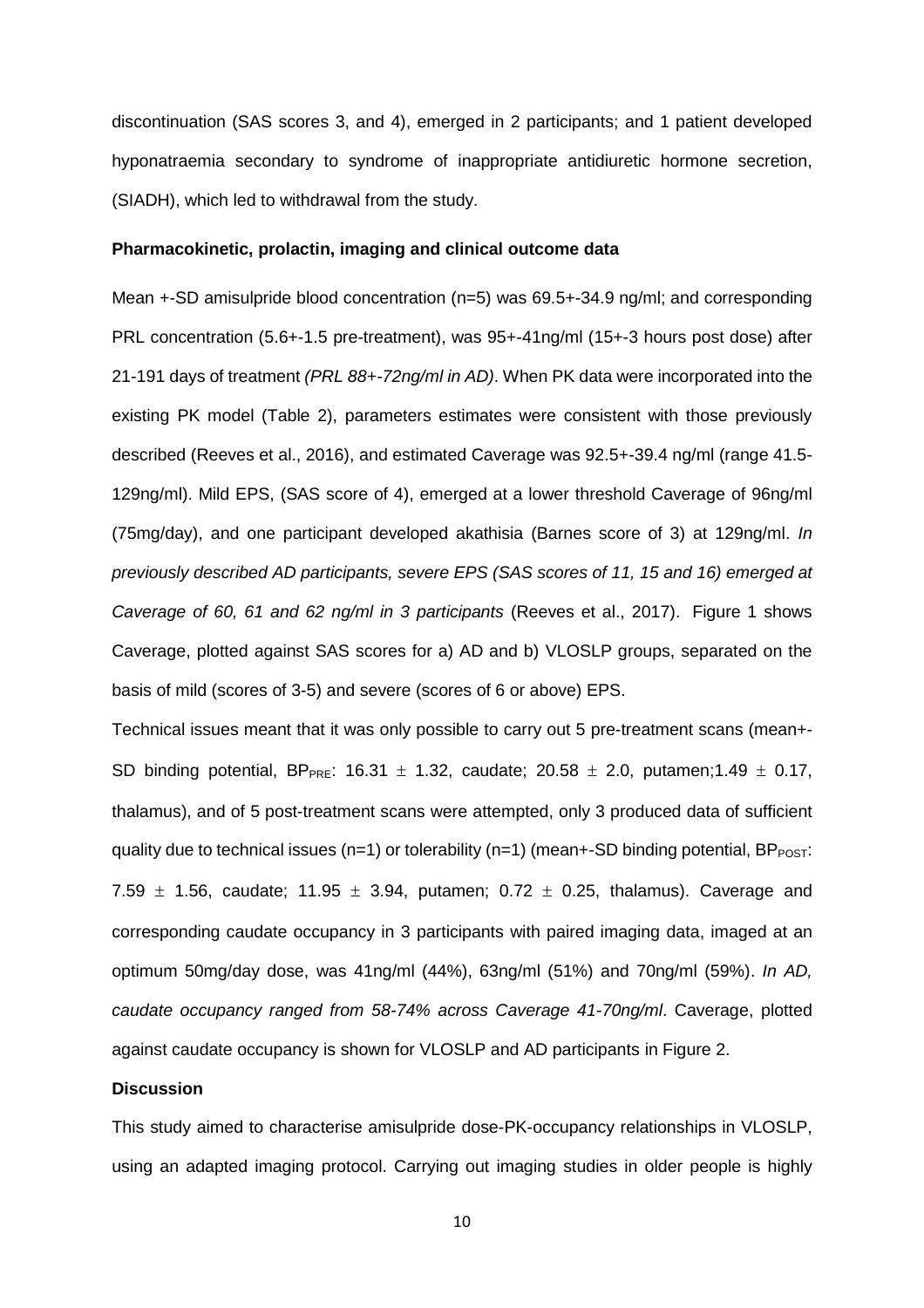challenging, particularly when combined with an active drug treatment, and participation requires a degree of insight and a level of engagement rarely achieved in people with VLOSLP (Howard et al., 1994; Sin Fai Lam et al., 2016). As a consequence, recruitment and retention were poor and, in addition, technical issues meant that it was only possible to obtain a complete dataset in 3 participants. Heightened sensitivity to EPS is well documented in VLOSLP (Howard et al., 2000; Uchida et al., 2008; Jeste and Maglione, 2013) and open label trial data suggests that ~100mg/day (range 50-200mg/day) amisulpride is efficacious in VLOSLP (Psarros et al., 2009), compared to older patients with an earlier illness onset, who tolerate doses up to 400mg/day (Riedel et al., 2009). Our findings were consistent with this, as clinically relevant responses were observed in VLOSLP patients at 50-100mg/day, and correspondingly low blood drug concentrations. Small sample size meant that it was not possible to fully characterise the non-linear PK-occupancy curve in VLOSLP. However, our findings suggest that 50mg/day amisulpride is associated with occupancies which achieve the therapeutic window (>40%) required to treat positive symptoms in young adults with schizophrenia (Sparshatt et al., 2009).

Occupancy data during low dose (50-100mg/day) amisulpride treatment is highly variable in young adults, ranging from below 10% (Martinot et al., 1996; Xiberas et al., 2001) to 40% (la Fougere et al., 2005; Meisenzahl et al., 2008) in the striatum. This is partly accounted for by methodological differences (tracer, imaging modality, timing of the scan in relation to dose, scan duration) (Meisenzahl et al., 2008), but also reflects the steeper gradient of the occupancy slope at low blood drug concentrations (Vernaleken et al., 2004). Our findings suggest that, similar to AD, 50mg/day (Caverage (41-70ng/ml) was associated with occupancies at least as high as those observed in young adults (Bressan et al., 2003; Lako et al., 2013; Sparshatt et al., 2009). As discussed previously (Reeves et al, 2017), tracers with higher affinity (low dissociation constant) such as [18F]fallypride require higher concentrations of competing drug to displace them from receptor sites than those of lower affinity, leading to lower apparent occupancy (Seeman, 2011; Seeman, 2014; Seeman and Van Tol, 1995). In vivo, this is particularly problematic if there is insufficient imaging time for the tracer to achieve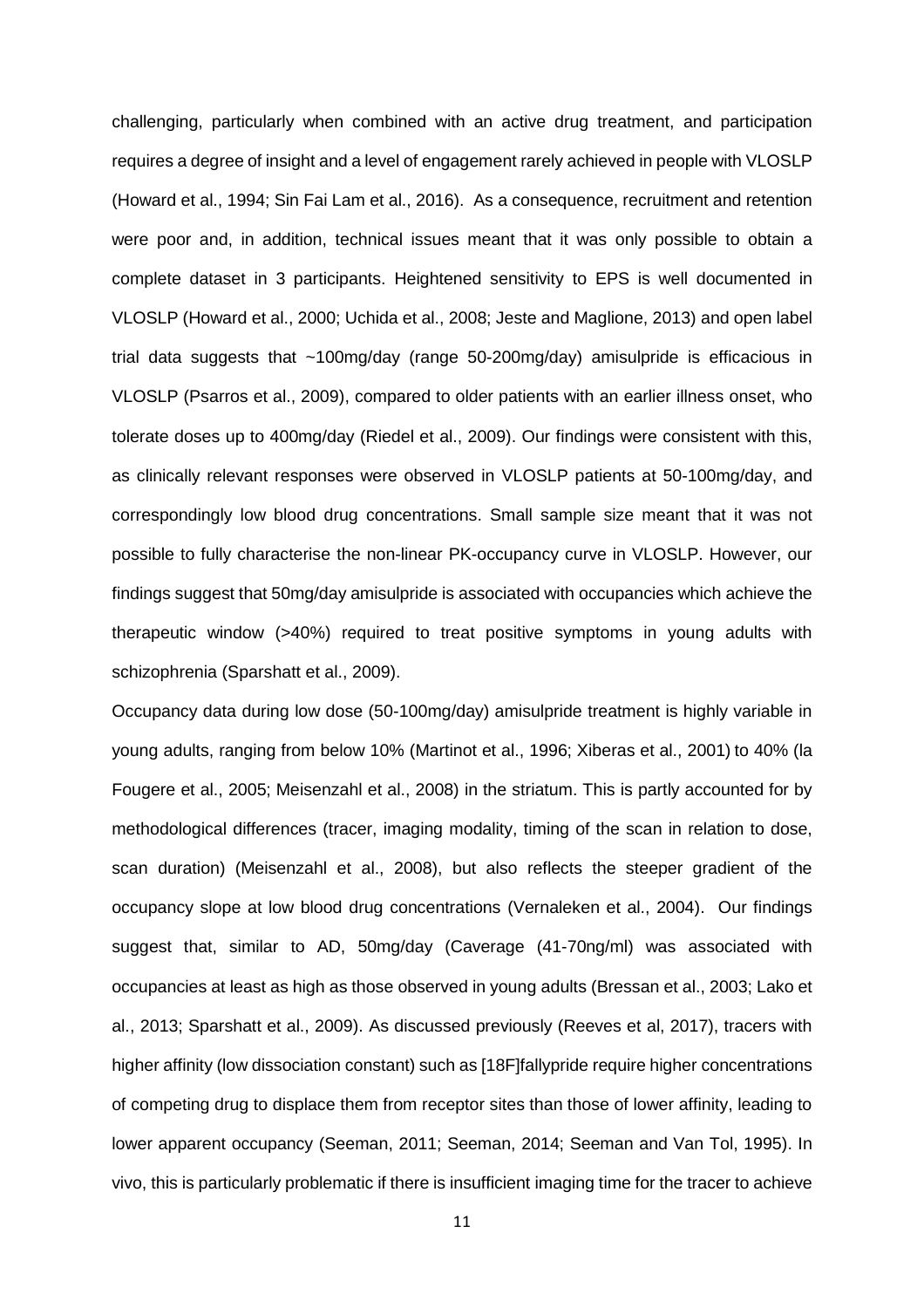equilibrium in the D2/3 rich striatum (Olsson and Farde, 2001; Xiberas et al., 2001; Vernaleken et al., 2011). Although sampling times for the current study were guided by previous posttreatment [18F]fallypride protocols (Kegeles et al., 2008; Kessler et al., 2006), we cannot rule out the possibility that we have under-estimated the true extent of the differences between young adults previously studied and those with AD and VLOSLP.

Previous imaging studies have estimated occupancy in (risperidone and/or olanzapine) treated older patients with schizophrenia, by comparing D2/3 receptor availability with a healthy older control group, and described a therapeutic window of occupancy (50-60%) compared to young adults (Graff-Guerrero et al., 2015; Uchida et al., 2014); findings that are not explained by differences in D2/3 receptor availability between 'antipsychotic free' patients and healthy older people (Nakajima et al., 2015). Importantly, the above studies observed no difference in concentration-occupancy relationships between young and older adults.

It is possible that our finding of higher than anticipated occupancy in both AD and VLOSLP compared to young adults may reflect the unique properties of amisulpride (lower lipophilicity, poor blood brain barrier (BBB) penetration relative to other antipsychotics) (Natesan et al., 2008), which make the drug a more sensitive tool with which to explore BBB integrity in older people. It will thus be important to use comparable methodology (drug, tracer, sampling times, method of analysis) in future studies. Other central mechanisms also need to be considered, as we cannot rule out the possibility that age and/or disease-specific changes in distribution and clearance of amisulpride *within* the central nervous system (Uchida et al., 2009b), and/or reduced competition due to lower endogenous dopamine levels (Volkow et al., 1994) in those of extreme age contributed to higher occupancies.

Our findings suggest there is some overlap between AD and VLOSLP in terms of minimally clinically effective dose, but there are also clear differences in sensitivity to side effects, as severe EPS emerged in AD at very low threshold drug concentrations (60ng/ml). Differences between the two groups were not accounted for by variability in the timing of blood samples, as the PK model allowed estimation of average concentration across the dosage interval for each individual, accounting for the impact of age and body weight. It is tempting to speculate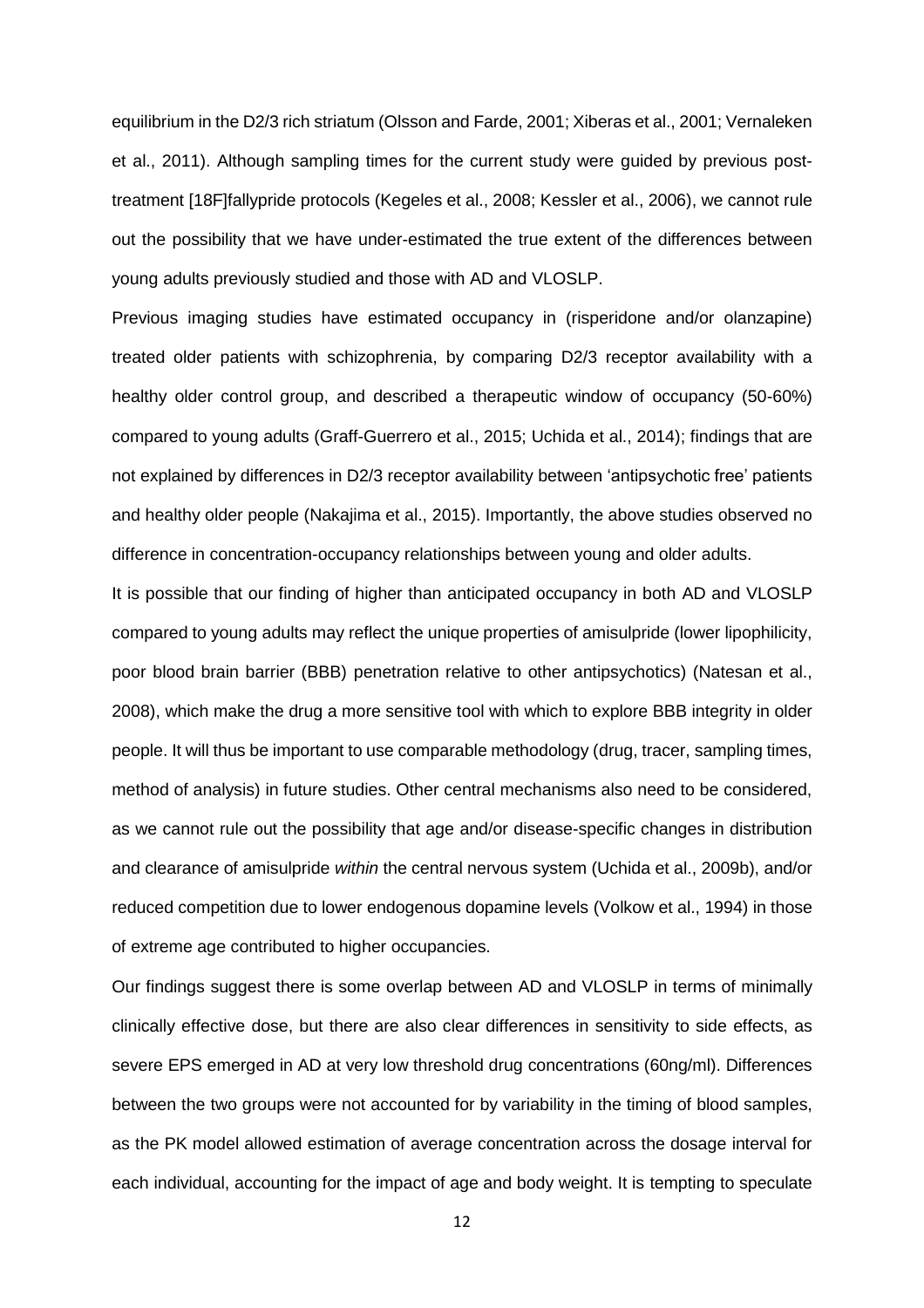that the exquisite sensitivity in AD is explained by higher occupancy for a given for a given amisulpride blood concentration, due to greater disruption in BBB integrity ( (Zeevi et al., 2010). However, it is equally possible that the observed differences simply reflect the inherent variability in concentration-occupancy relationships, or that other confounding factors, such as age, gender, or concomitant medication explain the heightened susceptibility of older people with AD to side effects.

Non-adherence is another potential source of error when attempting to estimate dose-PKresponse relationships. Although compliance was facilitated and closely monitored, tablet counts and self-report are not wholly reliable, (Blaschke et al., 2012) and may have contributed to inter-individual variability in parameter estimates, and residual error. The issue of diagnosis is important when psychosis is present in the context of a dementia, and careful screening was thus carried out to exclude patients with suspected Lewy Body Dementia, included dopamine transporter imaging where appropriate (McKeith et al., 1996). While we cannot completely rule out the possibility that Lewy body pathology may have contributed to the observed drug sensitivity in AD group, EPS are sufficiently explained by higher than anticipated occupancies which only exceeded the 60% threshold in the AD group.

## **Conclusion**

Despite the limitations of the clinical dataset, this study indicates that target concentrations to treat psychosis in AD and VLOSLP overlap, and are lower than the currently recommended target range (100-320ng/ml), due to higher than anticipated central D2/3 receptor occupancies. Our preliminary findings also argue strongly for further investigation of diseasespecific differences in antipsychotic drug sensitivity, as the target therapeutic range for amisulpride is broader in VLOSLP, possibly due to differences in the PK-occupancy slope. However, these findings are preliminary and should be interpreted cautiously, given the limited sample size. In young adults, it has been shown that amisulpride blood drug concentration is a more sensitive predictor of EPS than D2/3 receptor occupancy (Sparshatt et al., 2009).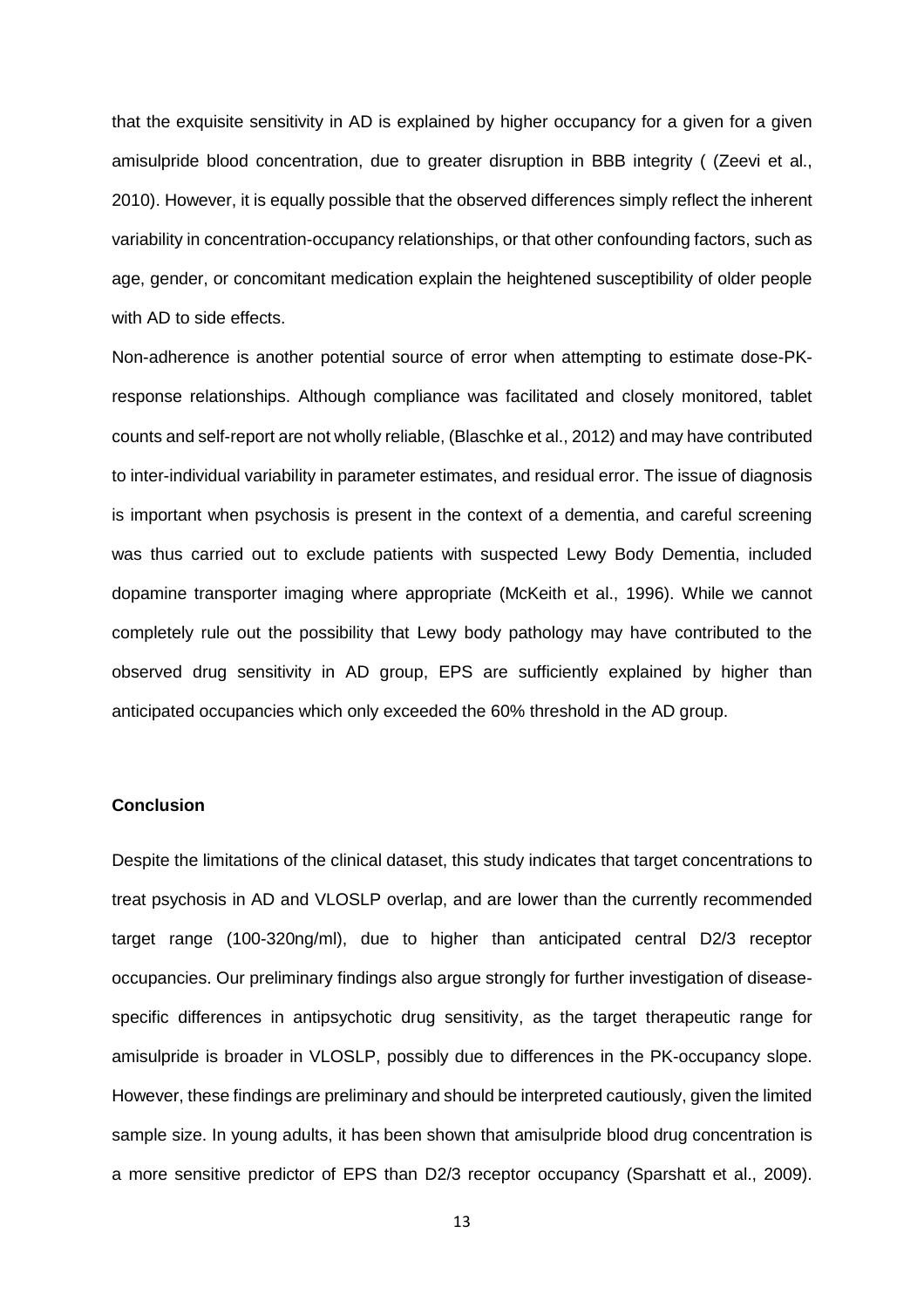Given the challenges faced when attempting occupancy studies in older people, large scale amisulpride therapeutic drug monitoring studies offer a feasible, cost effective alternative approach, and one which will directly inform age- and disease-specific dose adjustments. Alongside this, research needs to be directed towards improving service engagement in people with VLOSLP.

# **Conflicts of Interest**

The authors report no competing interests

# **References**

Barnes TR. (1989) A rating scale for drug-induced akathisia. *Br J Psychiatry* 154: 672-676. Bigos KL, Pollock BG, Coley KC, et al. (2008) Sex, race, and smoking impact olanzapine exposure. *J Clin Pharmacol* 48: 157-165.

- Blaschke TF, Osterberg L, Vrijens B, et al. (2012) Adherence to medications: insights arising from studies on the unreliable link between prescribed and actual drug dosing histories. *Annu Rev Pharmacol Toxicol* 52: 275-301.
- Bressan RA, Erlandsson K, Jones HM, et al. (2003) Is regionally selective D2/D3 dopamine occupancy sufficient for atypical antipsychotic effect? an in vivo quantitative [123I]epidepride SPET study of amisulpride-treated patients. *Am J Psychiatry* 160: 1413-1420.
- Clark-Papasavas C, Dunn JT, Greaves S, et al. (2014) Towards a therapeutic window of D2/3 occupancy for treatment of psychosis in Alzheimer's disease, with [18F]fallypride positron emission tomography. *Int J Geriatr Psychiatry* 29: 1001-1009.
- Duffull SB, Wright DF and Winter HR. (2011) Interpreting population pharmacokineticpharmacodynamic analyses - a clinical viewpoint. *Br J Clin Pharmacol* 71: 807-814.
- Dunn JT, Clark-Papasavas C, Marsden P, et al. (2013) Establishing test-retest reliability of an adapted [(18)F]fallypride imaging protocol in older people. *J Cereb Blood Flow Metab* 33: 1098-1103.
- Ette EI, Williams PJ and Lane JR. (2004) Population pharmacokinetics III: design, analysis, and application of population pharmacokinetic Studies. *Ann Pharmacother* 38: 2136-2144.
- Farde L, Nordstrom AL, Wiesel FA, et al. (1992) Positron emission tomographic analysis of central D1 and D2 dopamine receptor occupancy in patients treated with classical neuroleptics and clozapine. Relation to extrapyramidal side effects. *Arch Gen Psychiatry* 49: 538-544.
- Feng Y, Pollock BG, Coley K, et al. (2008) Population pharmacokinetic analysis for risperidone using highly sparse sampling measurements from the CATIE study. *Br J Clin Pharmacol* 66: 629- 639.
- Graff-Guerrero A, Rajji TK, Mulsant BH, et al. (2015) Evaluation of Antipsychotic Dose Reduction in Late-Life Schizophrenia: A Prospective Dopamine D2/3 Receptor Occupancy Study. *JAMA Psychiatry* 72: 927-934.
- Hamon-Vilcot B, Chaufour S, Deschamps C, et al. (1998) Safety and pharmacokinetics of a single oral dose of amisulpride in healthy elderly volunteers. *Eur J Clin Pharmacol* 54: 405-409.
- Hiemke C, Baumann P, Bergemann N, et al. (2011) AGNP Consensus Guidelines for Therapeutic Drug Monitoring in Psychiatry: Update 2011. *Pharmacopsychiatry* 44: 195-235.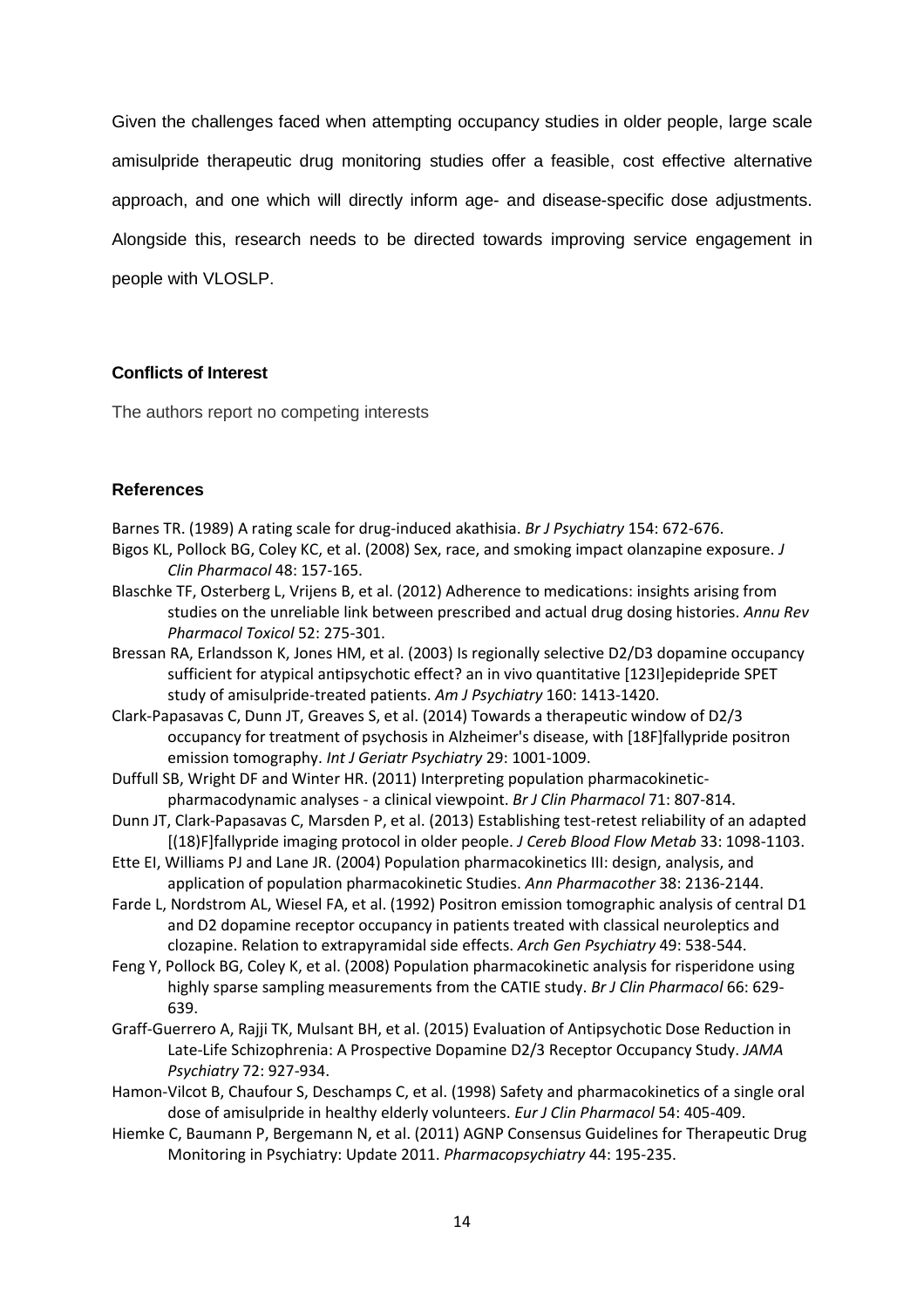- Howard R, Almeida O and Levy R. (1994) Phenomenology, demography and diagnosis in late paraphrenia. *Psychol Med* 24: 397-410.
- Howard R, Costafreda SG, Karcher K, et al. (2016) Baseline characteristics and treatment-emergent risk factors associated with cerebrovascular event and death with risperidone in dementia patients. *Br J Psychiatry* 209: 378-384.
- Howard R, Rabins PV, Seeman MV, et al. (2000) Late-onset schizophrenia and very-late-onset schizophrenia-like psychosis: an international consensus. The International Late-Onset Schizophrenia Group. *Am J Psychiatry* 157: 172-178.
- Hudson TJ, Owen RR, Thrush CR, et al. (2004) A pilot study of barriers to medication adherence in schizophrenia. *J Clin Psychiatry* 65: 211-216.
- Innis RB, Cunningham VJ, Delforge J, et al. (2007) Consensus nomenclature for in vivo imaging of reversibly binding radioligands. *J Cereb Blood Flow Metab* 27: 1533-1539.
- Jennum P, Baandrup L, Ibsen R, et al. (2015) Increased all-cause mortality with use of psychotropic medication in dementia patients and controls: A population-based register study. *Eur Neuropsychopharmacol* 25: 1906-1913.
- Jeste DV, Blazer D, Casey D, et al. (2008) ACNP White Paper: update on use of antipsychotic drugs in elderly persons with dementia. *Neuropsychopharmacology* 33: 957-970.
- Jeste DV and Maglione JE. (2013) Treating older adults with schizophrenia: challenges and opportunities. *Schizophr Bull* 39: 966-968.
- Kapur S, Remington G, Zipursky RB, et al. (1995) The D2 dopamine receptor occupancy of risperidone and its relationship to extrapyramidal symptoms: a PET study. *Life Sci* 57: PL103- 107.
- Kegeles LS, Slifstein M, Frankle WG, et al. (2008) Dose-occupancy study of striatal and extrastriatal dopamine D2 receptors by aripiprazole in schizophrenia with PET and [18F]fallypride. *Neuropsychopharmacology* 33: 3111-3125.
- Kessler RM, Ansari MS, Riccardi P, et al. (2006) Occupancy of striatal and extrastriatal dopamine D2 receptors by clozapine and quetiapine. *Neuropsychopharmacology* 31: 1991-2001.
- la Fougere C, Meisenzahl E, Schmitt G, et al. (2005) D2 receptor occupancy during high- and lowdose therapy with the atypical antipsychotic amisulpride: a 123I-iodobenzamide SPECT study. *J Nucl Med* 46: 1028-1033.
- Lako IM, van den Heuvel ER, Knegtering H, et al. (2013) Estimating dopamine D(2) receptor occupancy for doses of 8 antipsychotics: a meta-analysis. *J Clin Psychopharmacol* 33: 675- 681.
- Lammertsma AA and Hume SP. (1996) Simplified reference tissue model for PET receptor studies. *Neuroimage* 4: 153-158.
- Martinot JL, Paillere-Martinot ML, Poirier MF, et al. (1996) In vivo characteristics of dopamine D2 receptor occupancy by amisulpride in schizophrenia. *Psychopharmacology (Berl)* 124: 154- 158.
- Maust DT, Schneider LS and Kales HC. (2015) Estimating Mortality Associated With Antipsychotics and Other Psychotropics-Reply. *JAMA Psychiatry* 72: 1058.
- McKeith IG, Galasko D, Kosaka K, et al. (1996) Consensus guidelines for the clinical and pathologic diagnosis of dementia with Lewy bodies (DLB): report of the consortium on DLB international workshop. *Neurology* 47: 1113-1124.
- Meisenzahl EM, Schmitt G, Grunder G, et al. (2008) Striatal D2/D3 receptor occupancy, clinical response and side effects with amisulpride: an iodine-123-iodobenzamide SPET study. *Pharmacopsychiatry* 41: 169-175.
- Natesan S, Reckless GE, Barlow KB, et al. (2008) Amisulpride the 'atypical' atypical antipsychotic- comparison to haloperidol, risperidone and clozapine. *Schizophr Res* 105: 224-235.
- Olsson H and Farde L. (2001) Potentials and pitfalls using high affinity radioligands in PET and SPET determinations on regional drug induced D2 receptor occupancy--a simulation study based on experimental data. *Neuroimage* 14: 936-945.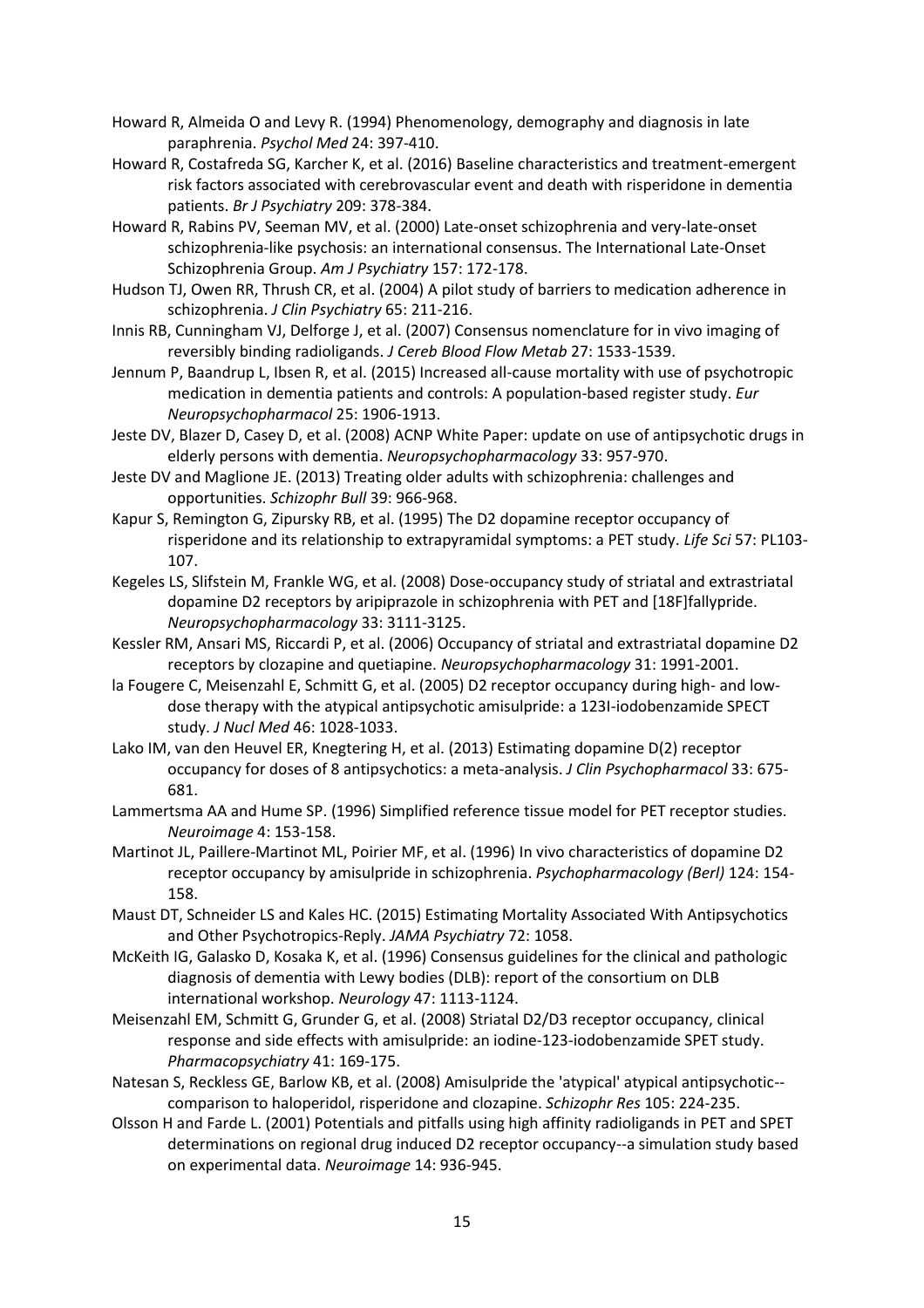- Overall CM, Gorham, D. R. (1988) The Brief Psychiatric Rating Scale (BPRS): recent developments in ascertainment and scaling. *Psychopharmacol Bull* 24: 97-99.
- Psarros C, Theleritis CG, Paparrigopoulos TJ, et al. (2009) Amisulpride for the treatment of very-lateonset schizophrenia-like psychosis. *Int J Geriatr Psychiatry* 24: 518-522.
- Reeves S, Bertrand J, D'Antonio F, et al. (2016) A population approach to characterise amisulpride pharmacokinetics in older people and Alzheimer's disease. *Psychopharmacology (Berl)* 233: 3371-3381.
- Reeves S, McLachlan E, Bertrand J, et al. (2017) Therapeutic window of dopamine D2/3 receptor occupancy to treat psychosis in Alzheimer's disease. *Brain* In Press.
- Reeves S, Stewart R and Howard R. (2002) Service contact and psychopathology in very-late-onset schizophrenia-like psychosis: the effects of gender and ethnicity. *Int J Geriatr Psychiatry* 17: 473-479.
- Riedel M, Eich FX and Moller HJ. (2009) A pilot study of the safety and efficacy of amisulpride and risperidone in elderly psychotic patients. *Eur Psychiatry* 24: 149-153.
- Seeman P. (2011) All roads to schizophrenia lead to dopamine supersensitivity and elevated dopamine D2(high) receptors. *CNS Neurosci Ther* 17: 118-132.
- Seeman P. (2014) Therapeutic occupation of dopamine D2 antipsychotic receptors in Alzheimer's disease. *Int J Geriatr Psychiatry* 29: 1096.
- Seeman P and Van Tol HH. (1995) Deriving the therapeutic concentrations for clozapine and haloperidol: the apparent dissociation constant of a neuroleptic at the dopamine D2 or D4 receptor varies with the affinity of the competing radioligand. *Eur J Pharmacol* 291: 59-66.
- Simpson GM and Angus JW. (1970) A rating scale for extrapyramidal side effects. *Acta Psychiatr Scand Suppl* 212: 11-19.
- Sin Fai Lam CC, Reeves SJ, Stewart R, et al. (2016) Service and treatment engagement of people with very late-onset schizophrenia-like psychosis. *BJPsych Bull* 40: 185-186.
- Sparshatt A, Taylor D, Patel MX, et al. (2009) Amisulpride dose, plasma concentration, occupancy and response: implications for therapeutic drug monitoring. *Acta Psychiatr Scand* 120: 416- 428.
- Tziortzi AC, Searle GE, Tzimopoulou S, et al. (2011) Imaging dopamine receptors in humans with [11C]-(+)-PHNO: dissection of D3 signal and anatomy. *Neuroimage* 54: 264-277.
- Tzourio-Mazoyer N, Landeau B, Papathanassiou D, et al. (2002) Automated anatomical labeling of activations in SPM using a macroscopic anatomical parcellation of the MNI MRI singlesubject brain. *Neuroimage* 15: 273-289.
- Uchida H, Kapur S, Mulsant BH, et al. (2009a) Sensitivity of older patients to antipsychotic motor side effects: a PET study examining potential mechanisms. *Am J Geriatr Psychiatry* 17: 255-263.
- Uchida H, Mamo DC, Mulsant BH, et al. (2009b) Increased antipsychotic sensitivity in elderly patients: evidence and mechanisms. *J Clin Psychiatry* 70: 397-405.
- Uchida H, Suzuki T, Graff-Guerrero A, et al. (2014) Therapeutic window for striatal dopamine D(2/3) receptor occupancy in older patients with schizophrenia: a pilot PET study. *Am J Geriatr Psychiatry* 22: 1007-1016.
- Uchida H, Suzuki T, Mamo DC, et al. (2008) Effects of age and age of onset on prescribed antipsychotic dose in schizophrenia spectrum disorders: a survey of 1,418 patients in Japan. *Am J Geriatr Psychiatry* 16: 584-593.
- Uchida H, Takeuchi H, Graff-Guerrero A, et al. (2011) Dopamine D2 receptor occupancy and clinical effects: a systematic review and pooled analysis. *J Clin Psychopharmacol* 31: 497-502.
- Vernaleken I, Peters L, Raptis M, et al. (2011) The applicability of SRTM in [(18)F]fallypride PET investigations: impact of scan durations. *J Cereb Blood Flow Metab* 31: 1958-1966.
- Vernaleken I, Siessmeier T, Buchholz HG, et al. (2004) High striatal occupancy of D2-like dopamine receptors by amisulpride in the brain of patients with schizophrenia. *Int J Neuropsychopharmacol* 7: 421-430.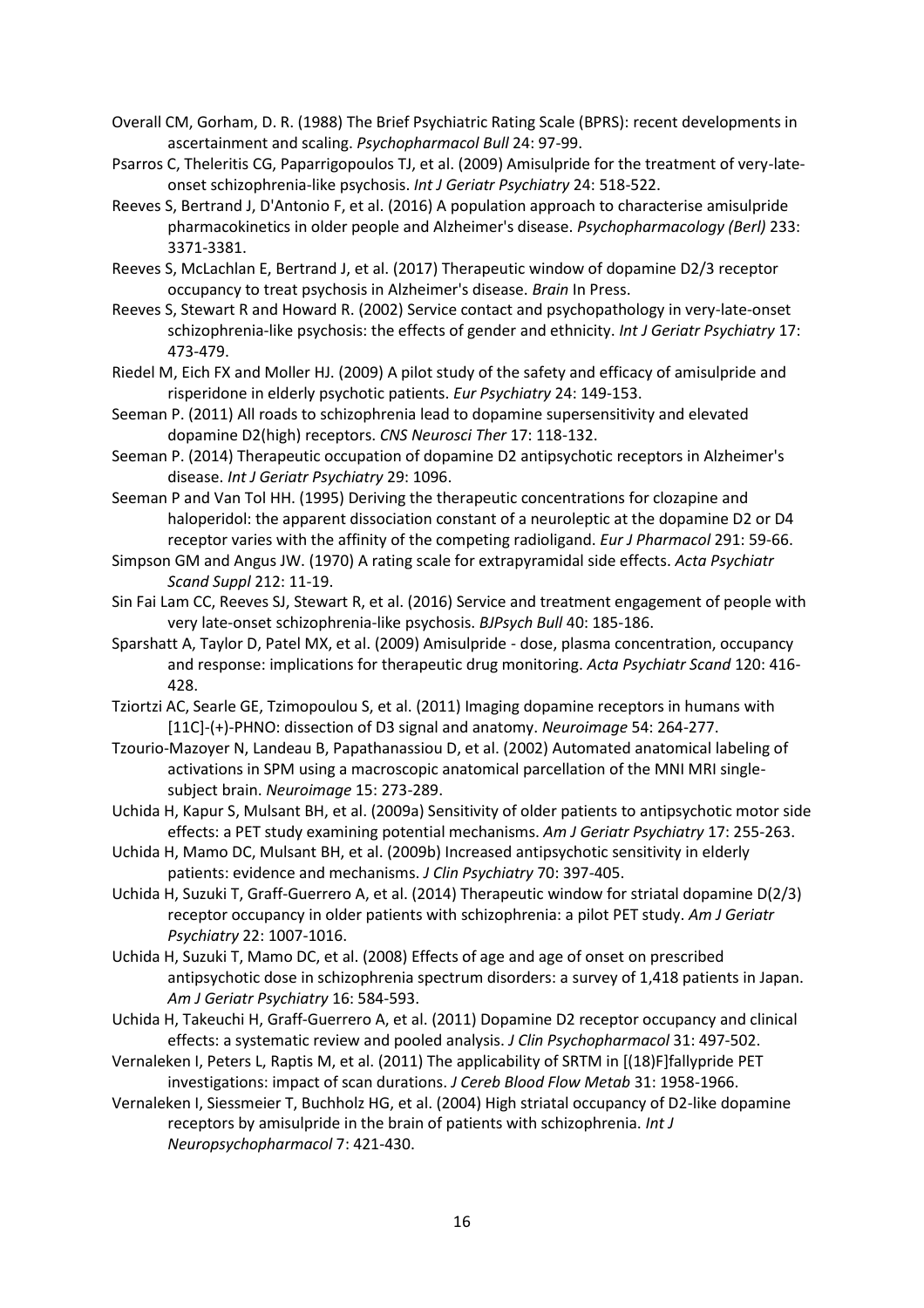- Volkow ND, Wang GJ, Fowler JS, et al. (1994) Imaging endogenous dopamine competition with [11C]raclopride in the human brain. *Synapse* 16: 255-262.
- Xiberas X, Martinot JL, Mallet L, et al. (2001) In vivo extrastriatal and striatal D2 dopamine receptor blockade by amisulpride in schizophrenia. *J Clin Psychopharmacol* 21: 207-214.
- Zeevi N, Pachter J, McCullough LD, et al. (2010) The blood-brain barrier: geriatric relevance of a critical brain-body interface. *J Am Geriatr Soc* 58: 1749-1757.

## **Figure 1. Model estimated Caverage and extrapyramidal side effects**

Estimated average steady state amisulpride blood concentrations (Caverage) across a 25- 100mg dose titration range are plotted against corresponding Simpson Angus Scale scores, and separated on the basis of absent (white circle), mild (black and white circle) and severe (black circle) extrapyramidal side effects (EPS) in VLOSLP (left) AD (right).

### **Figure 2. Caverage, D2/3 receptor occupancy and extrapyramidal side effects**

Caverage is plotted against corresponding D2/3 receptor occupancy in the caudate, for 3 VLOSLP participants, none of whom experienced extrapyramidal side effects (EPS) (shown as a dot with outer circle); superimposed on data from AD participants, separated on the basis of presence (black circle) or absence (white circle) of any EPS (SAS>3)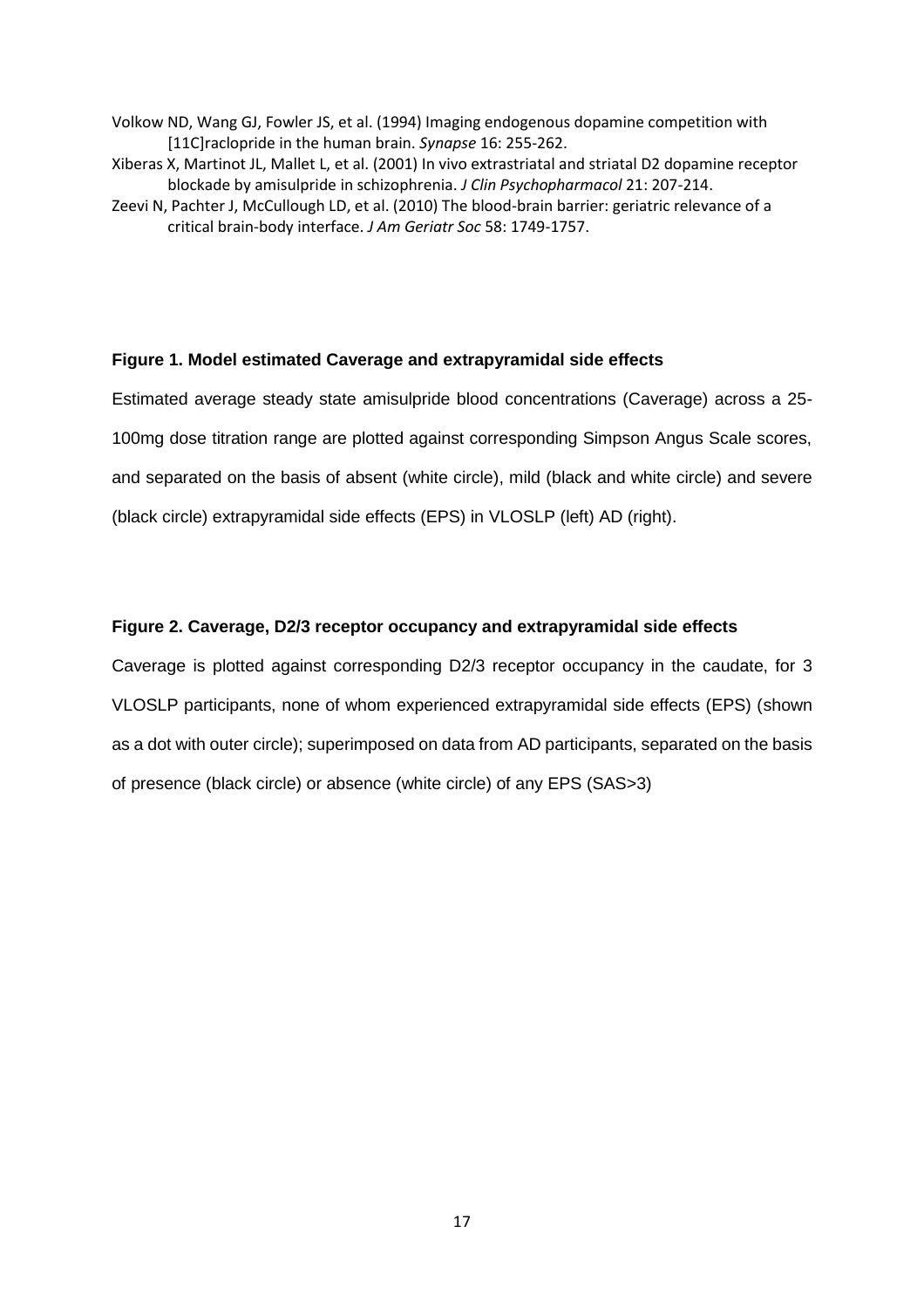| Table 1. Demographic and clinical characteristics of patients with very late-onset schizophrenia-like psychosis (VLOSLP) (n=8) |                |                 |                |              |                     |                  |                  |                          |
|--------------------------------------------------------------------------------------------------------------------------------|----------------|-----------------|----------------|--------------|---------------------|------------------|------------------|--------------------------|
| Age (years)                                                                                                                    | 68             | 77              | 71             | 73           | 89                  | 76               | 76               | 76                       |
| Gender                                                                                                                         | Female         | Female          | Female         | Male         | Female              | Female           | Female           | Male                     |
| Place of birth                                                                                                                 | Nigeria        | Cyprus          | Pakistan       | Ireland      | <b>UK</b>           | Greece           | Sri Lanka        | Nigeria                  |
| <b>Living status</b>                                                                                                           | Alone          | Alone           | With family    | Alone        | Residential<br>Care | With husband     | With family      | Alone                    |
| Weight (kg)                                                                                                                    | 58             | 72              | 62             | 90           | 55                  | 70               | 42               | 92                       |
| <b>Baseline BPRS score</b>                                                                                                     | 13             | 21              | 19             | 17           | 18                  | 15               | 20               | 19                       |
| <b>Radioactivity (MBq); Specific</b><br>Activity (GBq/µmol); mass (µg)                                                         | 250; 100; 0.7  | 250; 19.1; 1.7  | 243; 45.9; 0.8 | 248; 113;0.8 | 247; 135; 0.7       | <b>NA</b>        | <b>NA</b>        | <b>NA</b>                |
| Pre-treatment prolactin (ng/ml)                                                                                                |                | 3.5             | 5.5            | 8.1          | 5.9                 | 5.1              | $\blacksquare$   | $\blacksquare$           |
| <b>Pre-treatment BPND</b>                                                                                                      | 14.58          | 17.15           | 17.94          | 15.56 *      | 16.30               | <b>NA</b>        | <b>NA</b>        | <b>NA</b>                |
| Maximum dose (mg/day)                                                                                                          | nc-            | 75 <sup>a</sup> | 50             | 100          | 50                  | 100 <sup>a</sup> | 100 <sup>b</sup> | nc                       |
| Caverage                                                                                                                       |                | 96              | 41.5           | 102.1        | 69.6                | 172.0            | 114.5            |                          |
| Optimum dose (mg/day)                                                                                                          | $\blacksquare$ | 50              | 50             | 100          | 50                  | 75               | $\blacksquare$   | $\overline{\phantom{a}}$ |
| <b>Post-treatment BPRS score</b>                                                                                               | $\blacksquare$ | 3               | 4              | 5            | $\overline{7}$      | 6                | 3                | $\blacksquare$           |
| <b>Estimated Caverage (ng/ml)</b>                                                                                              | $\blacksquare$ | 63              | 41.5           | 102.1        | 70                  | 129.3            | $\blacksquare$   |                          |
| Post-treatment prolactin (ng/nl)                                                                                               | $\blacksquare$ | 50.0            | 82.7           | 92.8         | 163.5               | 89.1             | $\blacksquare$   | $\blacksquare$           |
| <b>Simpson Angus Score</b>                                                                                                     | $\blacksquare$ | $\overline{2}$  | $\mathbf 0$    | $\mathbf{1}$ | $\mathbf{1}$        | 3                |                  |                          |
| <b>Radioactivity (MBq); Specific</b><br>Activity (GBq/µmol); mass (µg)                                                         |                | 248; 24.0; 1.8  | 250; 156; 0.6  |              | 250;179; 0.5        |                  |                  |                          |
| <b>Post-treatment BPND</b>                                                                                                     |                | 8.39            | 9.95           |              | 6.73                | ≠                |                  |                          |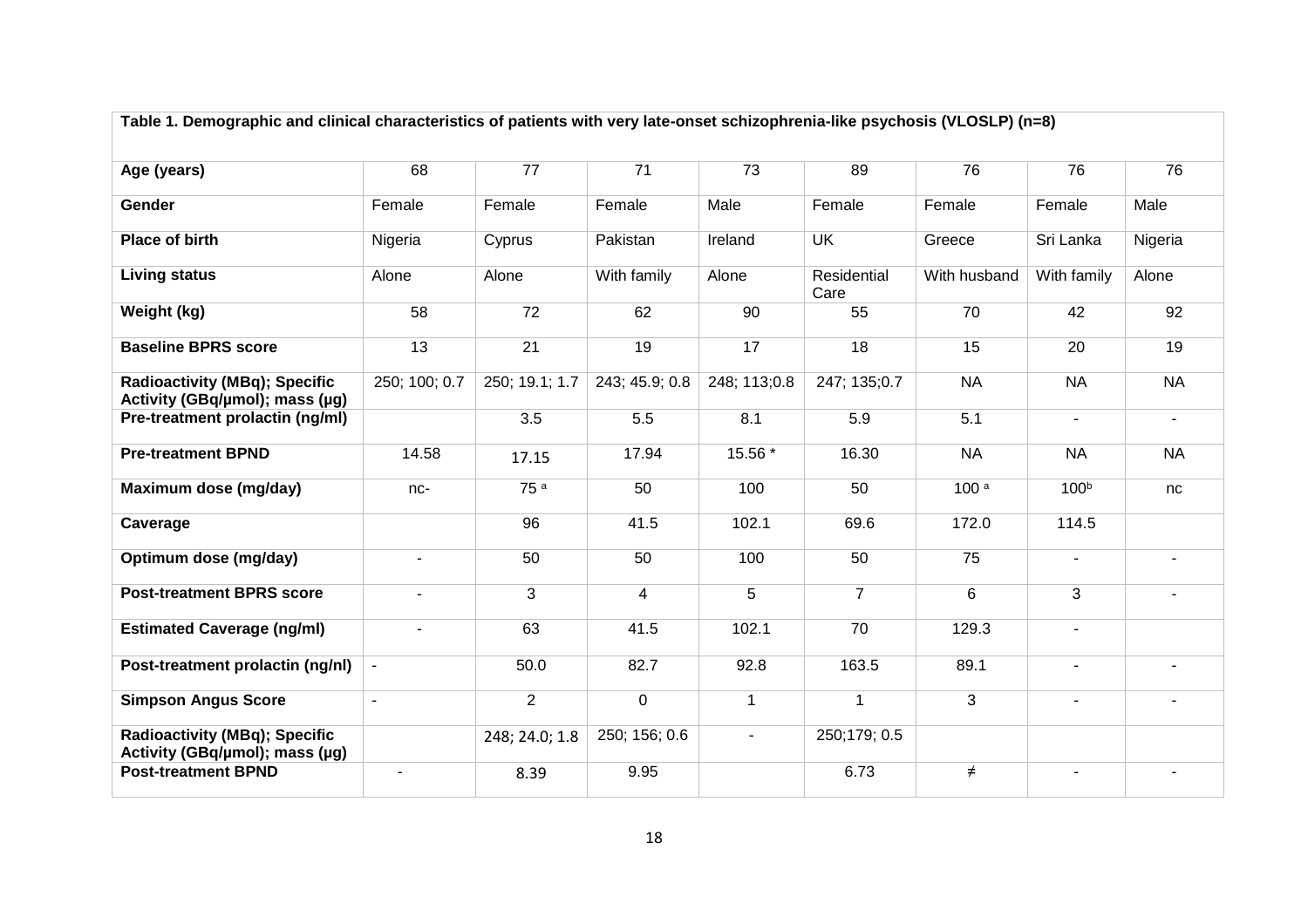| .<br>- 707<br>Post-.<br>$\alpha$ occupancy $\alpha$<br>-treatment<br>. 70 L | <u>.</u> | $\sqrt{2}$<br>— טי | $EQ -$<br>. .<br>$\cup$ |  |  |
|-----------------------------------------------------------------------------|----------|--------------------|-------------------------|--|--|
|                                                                             |          |                    |                         |  |  |

BPRS –brief psychiatric rating scale score reflects summed total of 3 items (unusual thought content, suspiciousness, hallucinations)

NA -not imaged due to technical diffiuclties

≠ - unable to tolerate imaging

<sup>a</sup> Mild extrapyramidal side effects (EPS) (SAS score 4)

**b Withdrawal from study due to hyponatraemia** 

nc – non-compliant, withdrawn from study

\*Had been previously treated with olanzapine (discontinued ~